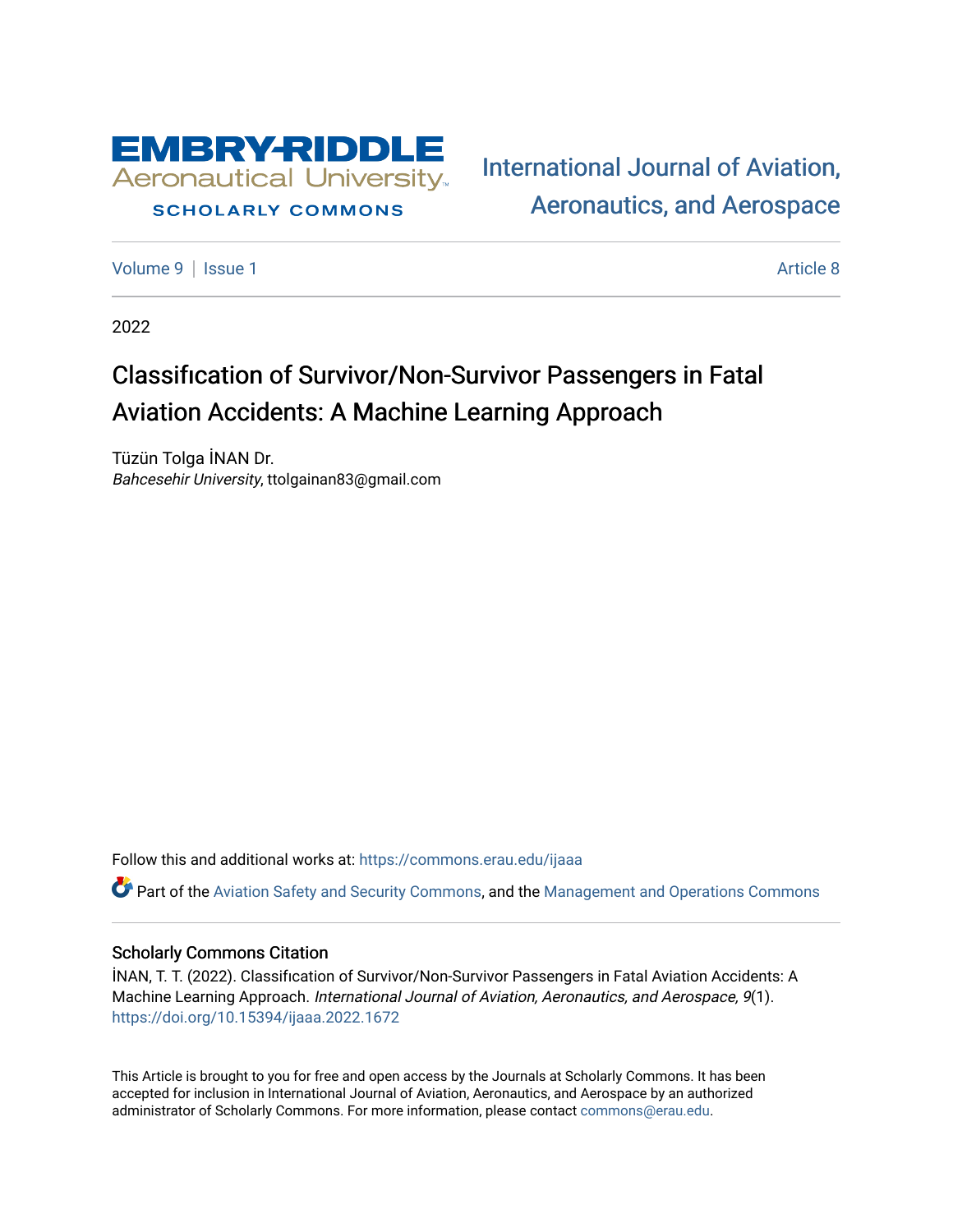## Classification of Survivor/Non-Survivor Passengers in Fatal Aviation Accidents: A Machine Learning Approach

## Cover Page Footnote

The Article Title: Classifıcation of Survivor/Non-Survivor Passengers in Fatal Aviation Accidents: A Machine Learning Approach Corresponding Author Name and Surname: Tüzün Tolga İNAN Title: Asst. Prof. Dr. / Head of Pilotage Department PhD Area: Civil Aviation Management Institution: Bahcesehir University, School of Applied Disciplines, Pilotage Department Address (Work): Yildiz, Ciragan Street, 34349, Besiktas, Istanbul E-Mail: tuzuntolga.inan@sad.bau.edu.tr Telephone Number: +90 554 426 06 04 ORCİD İD: https://orcid.org/0000-0002-5937-9217 Declaration of Competing Interest The author declares no potential conflicts of interest with respect to the research, authorship, and/or publication of this paper. Author Contributions Corresponding Author Tüzün Tolga İNAN: Data curation, Conceptualization, Investigation, Writing, Original draft preparation, Reviewing and Editing, Supervision, Resources Corresponding Author Biography As the corresponding author of this research paper, I worked between the years 2009 and 2015 in the civil aviation sector including Turkish Airlines and Pegasus Airlines. Also, I worked in the Turkish Ground Service as an operations coordinator at Ataturk Airport. I graduated with civil aviation management Ph. D. degree in 2017 from Eskisehir Anadolu University. I am head of the department at the School of Applied Sciences Pilotage Department at Bahcesehir University. My purpose is to develop myself and academic literature by publishing research papers related to the management perspective of civil aviation. I use in my research statistical models like machine learning, time series, multidimensional scaling, fuzzy data envelopment analysis, etc. I also continue to develop research in civil aviation concepts (airline and airport management) at the global level.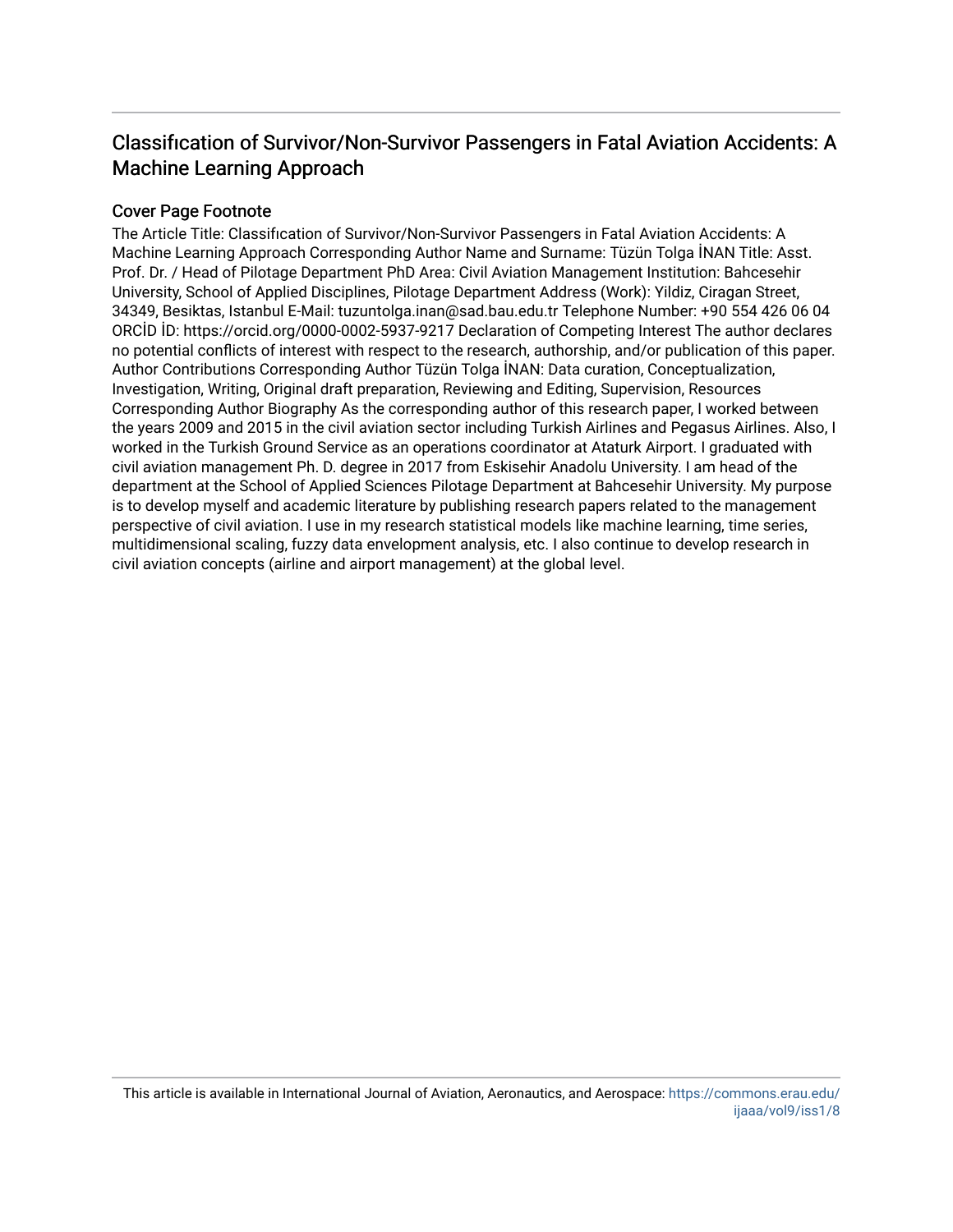Aviation safety specialists and researchers have determined that aircraft accidents (fatal) and incidents (non-fatal) are caused by a sequence of events, each one with several causal factors. The International Civil Aviation Organization's (ICAO) descriptions of the status of the aircraft accident and incident investigations are classified below (ICAO, 1994):

- Causes are activities, failures, cases, situations, or combinations that lead to an accident and incident

- Accidents are cases related to the aircraft operation when people board an aircraft for flight until the time all people have disembarked, which ends in one or more cases below:

- Fatal or serious injury of a person

- Aircraft's continuing damage or structural failure negatively influences the mechanical structure, performance, and flight characteristics

These issues would generally need significant maintenance and overhaul of the influence component if:

- If the aircraft is missed or entirely unattainable

Furthermore, incidents are defined as cases, and they differ from accidents. Incidents are related to the aircraft operation influence or could affect operational safety (ICAO, 1994).

Practitioners of aviation safety often construct reactive examinations of previous accidents. The introduction of reformative strategies prevents the repetition of these incidents. For this reason, according to the development in worldwide air traffic, civil aviation research has operated by requirements to guarantee safety (Singh et al., 2019). Although aviation safety was introduced in 1938 by the Civil Aeronautics Authority, it developed into a substantial trend later in the 1990s (Harizi et al., 2013). Oster et al. (2013) emphasized that the worldwide air transportation accident and the incident ratio was one accident and incident per every 1.6 million flights. This ratio suggests that the positive evaluation of safety is related to the consequence of the ultra-safe civil aviation industry. This is specifically appropriate for leaders and managers in the civil aviation industry. They are liable for providing and enhancing safety performance. They also direct the demand for strategic business purposes (Lofquist, 2010). Civil aviation safety relies on the operational processes of all elements in the system that cannot be risk-free. Human factors can generally be the cause of aviation accidents. Researchers have conventionally intensified regulations related to the errors of flight crew personnel and air traffic controllers. A growing number of maintenance and examination errors have increased the requirement for research and studies related to human factors (Gramopadhye & Drury, 2000).

Aviation safety is a crucial term, and the investigation of accidents plays a significant role in the risk management concept to reduceaviation accidents. Aviation safety is an issue of survival, prestige, international reputation, and passenger trustworthiness in airlines. In the previous years, air transportation in the aviation industry has developed immensely, and the safety condition has also evolved (Cui & Li, 2015). Therefore, the sustainability of the effort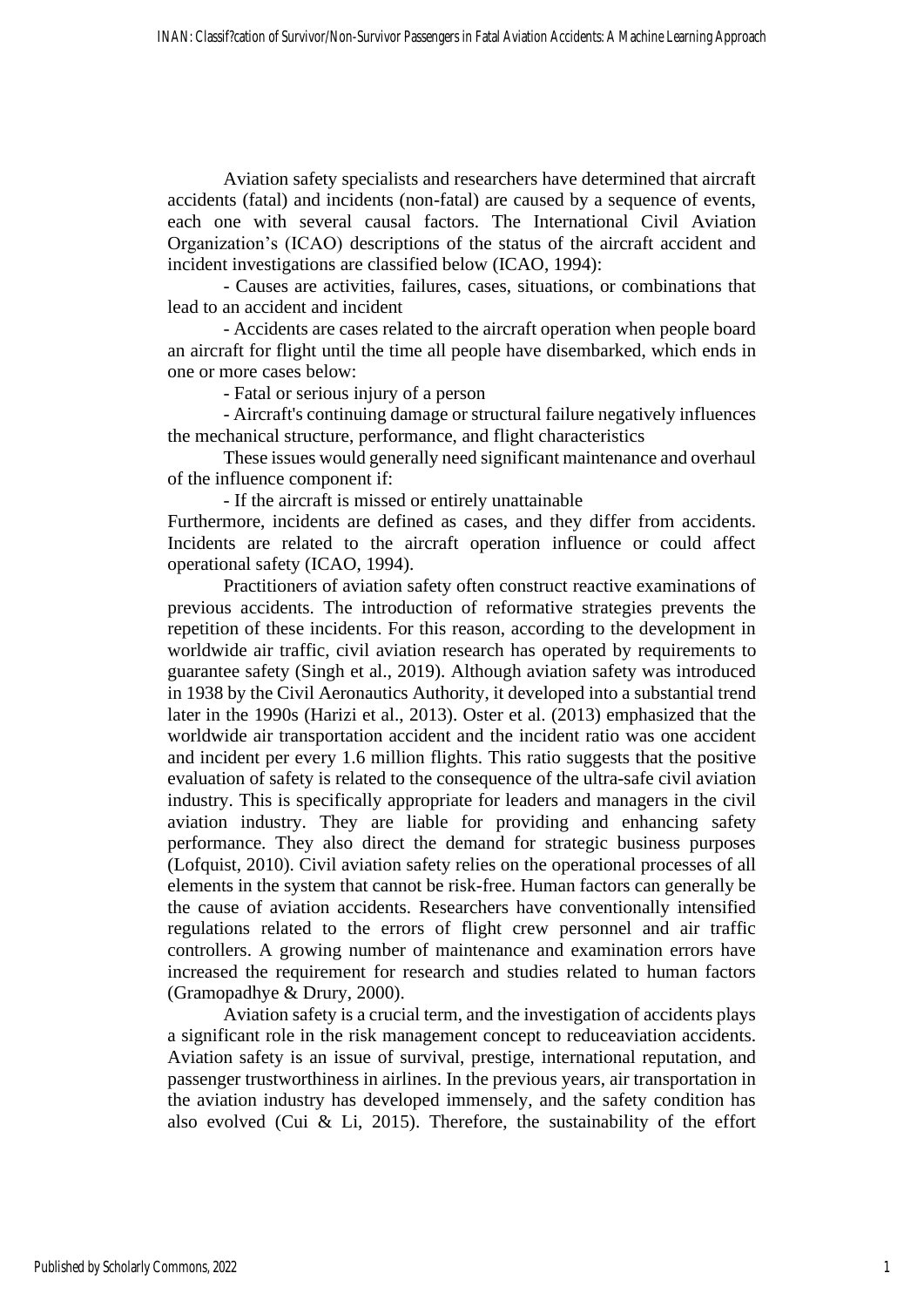increased the safety condition of the aviation industry, and the aviation fatalities (the accidents which ended with death) have decreased since the publication of the ICAO Safety Management System (SMS) Manual (ICAO, 2020). Presently, billions of citizens use air transportation in national and international travel. Despite the increasing air transportation demand, the number of accidents has gradually decreased for approximately 40 years, in part because of technological innovations; these have helped efficiently prevent aviation accidents (Iwadare & Oyama, 2015).

To analyze the issue of human factors, aviation safety has changed from reactive to proactive safety management systems (SMS). Therefore, Brown et al. (2000) specified that every accident stemmed from an unsuccessful organization. Because of this situation, airlines should consider and repair organizational and management issues within their SMS to facilitate a standardized approach ot avaiation safety (McDonald, 2000). However, the base reasons for accidents generally constitute many complex and connected concepts inside the organizational level. These concepts include organizational management structure and management issues (Santos-Reyes & Beard, 2002).

Furthermore, aviation safety is related to protecting airlines' and air companies' reputations, passenger reliance, and brand image at the international level. In recent years, air transportation in the civil aviation industry has expanded dramatically, and the safety concept has also improved immensely. Despite this increased level, the accident rate of air transportation has seen a decrease at the global level (Cui & Li, 2015). Besides aviation safety, machine learning techniques can help industries with time-consuming processes. These processes can also be used in the knowledge-based development system architecture for sustainable manufacturing (Jamwal et al., 2021). The application of machine learning algorithms has also increased in the last 15 years (Cavalcante et al., 2019).

In light of these explanations, this paper examines the most fatal 100 aviation accidents with different variables to provide a detailed justification for all-time aviation accidents. The research question sought to specify the affecting factors; aircraft type, distance, the phase of flight, the primary cause, the number of total passengers, and period of the most 100 fatal accidents by classifying survivor/non-survivor passengers with the machine learning approach. In the preprocessing step of the framework, the data cleaning removes irrelevant data by merging sub-categories. The aircraft type classifies three dimensions; Boeing, Airbus, and other brands. The most used commercial aircraft in the World are Boeing and Airbus. The number of accidents with other brands is 41 (%41), and they comprise 11 different brands. Therefore, these aircraft types determine other brands to obtain a suitable sample. Distance classifies into three classifications; short-haul (0-3 hour flights), medium-haul (3-6 hour flights), and long-haul (6 and more hour flights). The flight phase classifies three dimensions; flight, landing, and take-off. The primary cause of the accident classifies into three dimensions; human factor, technical, and terrorism/sabotage. The number of total passengers classifies two dimensions;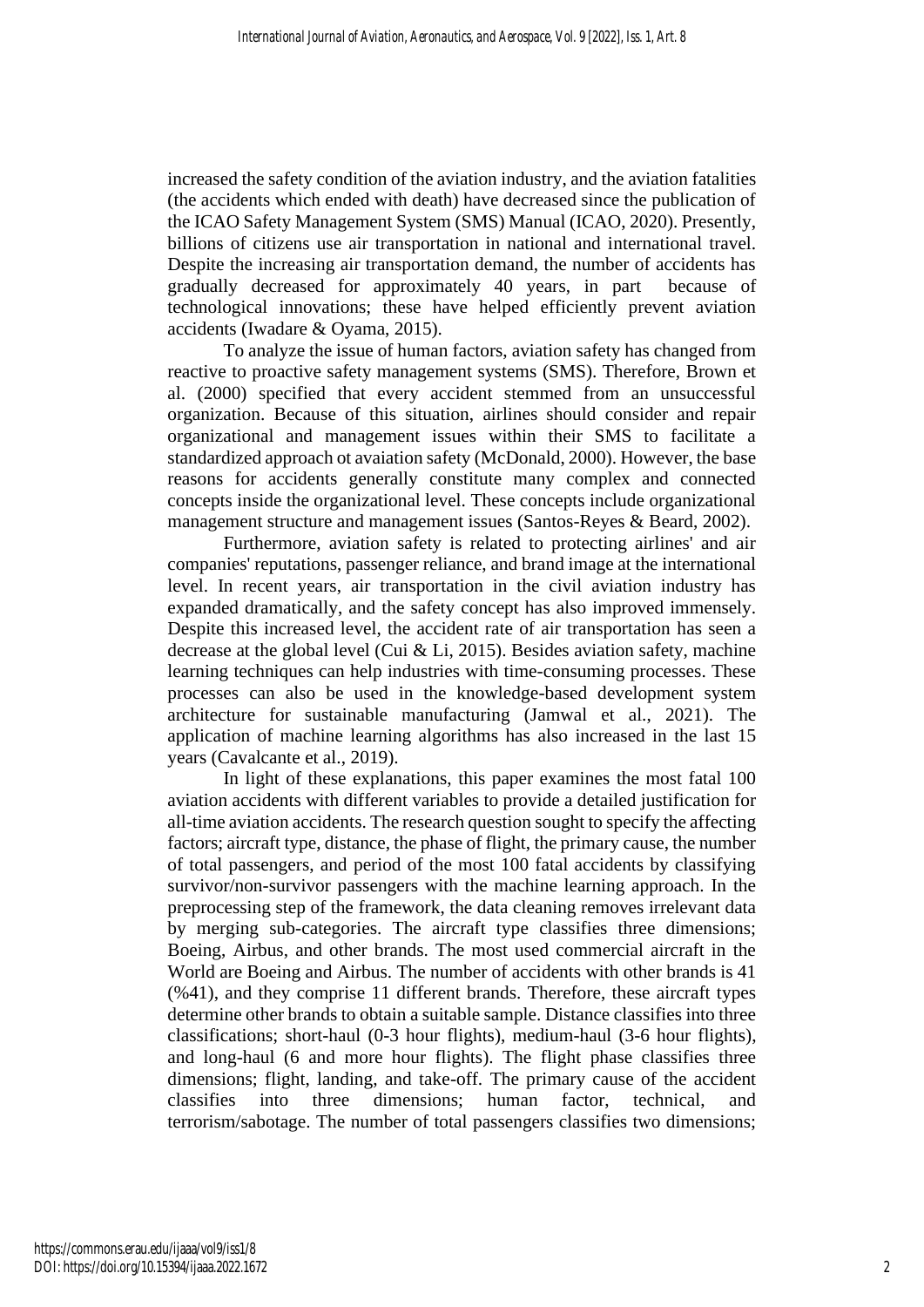affected passengers, and non-affected passengers from the fatal accident. The period classifies into four classifications; 06-12, 12-18, 18-24, and24-36. All classifications are obtained by the Bureau of Aircraft Accident Archives (2021), and Plane Crash Info websites (2021).

#### **Literature Review**

Effective aviation safety is an outcome frequently challenged by many factors. In some regions in the world, for example, terrain and complicated operational activities, as well as a significant percentage of routes are not equally safe. Therefore, the safety issue should take importance in the air transportation decision-making process (Baidya et al., 2014). Furthermore, air transportation traffic is rapidly growing worldwide, and civil aviation safety becomes a problem in many countries. The accidents in civil aviation may conclude in human injury or death. Human injury or death affects the prestige and economic status of the air transportation industry in a country (Shyur, 2008).

## **The Assessment of Safety Concepts in Aviation**

This concept has focused on the assessment process of safety concepts from many perspectives such as; safety target level (Li et al., 2009), identification system needs (Persing & Ng, 2009 August), safety supervisor performance in aviation (Chen, 2010 August), evaluating the safety concept in the changing industry of aviation (Lofquist, 2010), the evaluation of risk in aviation (Brooker, 2011), and the climate of safety culture (O'Connor, 2011).

## **The Factors That Affected the Safety of Aviation**

Factors that have been known to affect aviation safety include, but are not limited to: the passengers' perception of seating exit door (Chang & Liao, 2008), training of passengers in aviation safety (Chang & Liao, 2009), threats, human factors with errors related to the flight phases (Chen et al., 2009), the grand amendments in the organizational structure of the human factors (Herrera et al., 2009), the behaviors of personnel with the relationship between SMS (Remawi, et al. 2011), the severe weather conditions (especially in the winter season) related to the time period and the flight distances (Mäkelä et al., 2013), and the personal usage of electronic devices (Molesworth & Burgess, 2013).

The present literature principally analyzes static assessment of safety in aviation, and determination of the affected elements; however, the efficiency of aviation safety, and the airlines' performance have not been measured. The efficiency of aviation safety is a marker of the causes of the safety inputs reliant on the vital safety performance of airlines (Cui & Li, 2015). Safety is the most important concept related to the operational processes of all activities in aviation. In recent years, the widespread development of SMS has affected the operation of safety performance of new missions, and defiances for protecting against potential accidents. SMS describes the measurable performance of the consequences. The development of the SMS system has also been related to the expectancies in design that meet the recent regulator necessities (ICAO, 2013). The safety performance indicators (SPIs) are applied to examine the safety risks, which are known. These indicators determine the safety risks to specify the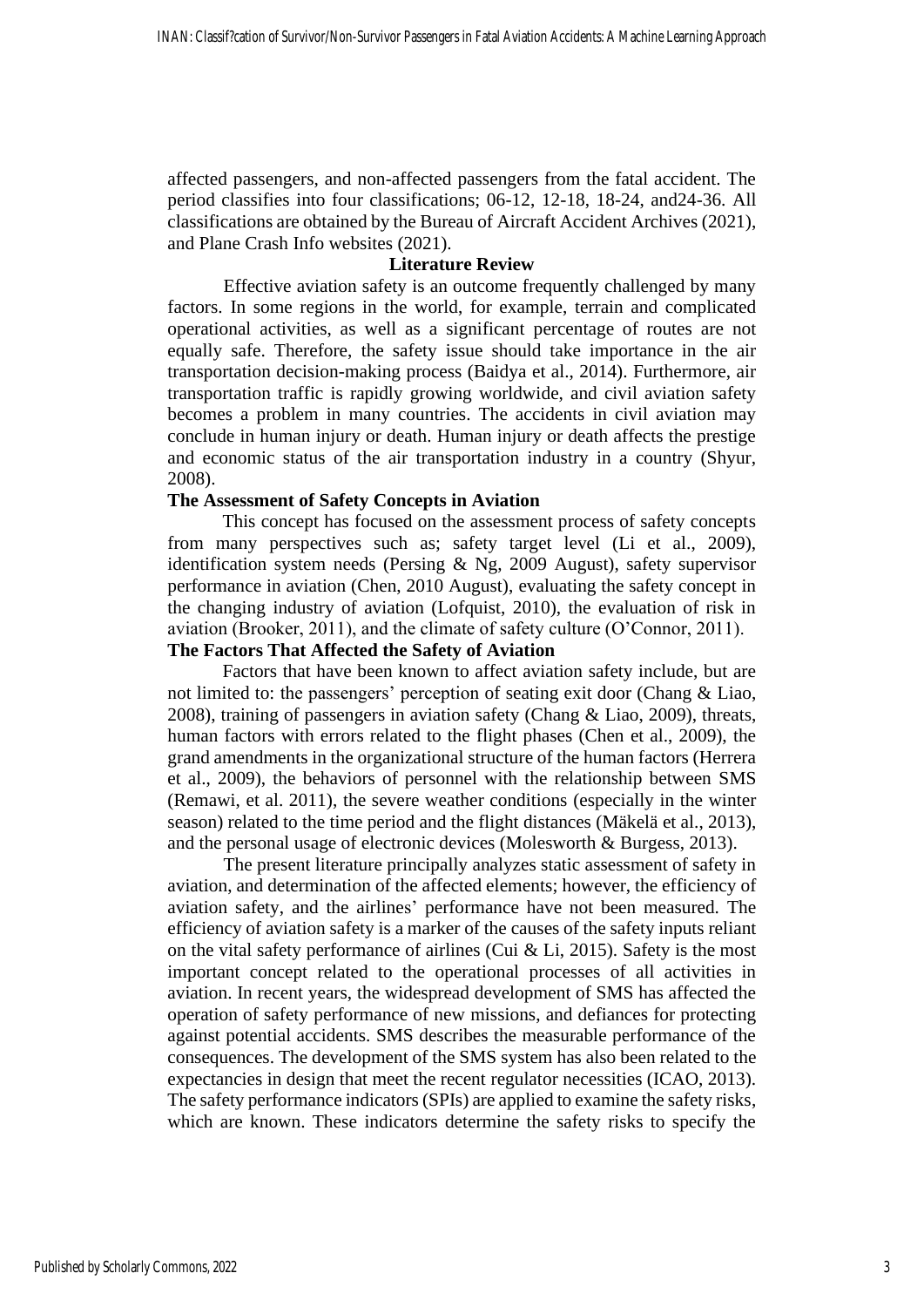corrective actions. The Federal Aviation Administration (FAA) operates the regulations in the United States. FAA also publishes reports about the performance indicators and responsibilities every year (FAA, 2014). Moreover, the safety air navigation of the European Organisation (Eurocontrol) has published yearly performance reports related to the evaluation of air traffic management (ATM) in Europe (EPRC, 2014). In addition to these reports, there are three basic concepts related to safety in aviation as described by ICAO and added in the post-SMS era. After 2010, the beginning of the post-SMS era was marked by the Safety Management Manual. Defining these concepts could list and distinguish complex efforts to manage safety These concepts are human factors, organizational factors, and technical factors (Huang, 2020).

The most closely related machine learning studies are examined inside the aviation concept. To constitute the database, this paper examines five studies in addition to real-life problems of air transportation. First, Burnett and Si (2017 May) were concerned about the application process connected the number of machine learning techniques to provide classification models. This study's purpose is to take into account the following factors: type ratings related to profession, flight experiences, and particular weather conditions which act in the injury severities in aviation accidents. Second, Ayres et al. (2013) examined five sets of models; the first three are: landing overruns, veer-offs, and undershoots. The other two classifications in takeoff are veer-offs and overruns. Each set comprised the frequency models of accident and incident by adding location and consequence models. Third, Goode (2003) examined how pilot schedules can lead to fatigue, thereby increasing the chance of an aviation accident. This study aims to find the empirical connection between pilot schedules and accidents in aviation. Fourth, Lee et al. (2020) examined the machine learning application to reveal risk factors during the flight phase with the causal chains. This study aims to predict the application of machine learning capability against the isolation of crucial parameters (and potency causal factors) leading to safety-related causes from the inside stages classified as unimportant, unconnected, or tangentially unified ones. The fifth and last study was published by Dangut et al. (2021). This study examined an approach to hybrid machine learning. This study aims to mix native language working techniques and group learning for estimating the aircraft component's unusual failure. These studies are related to the machine learning approach in air transportation; however, this study covers the aviation safety concept by analyzing all perspectives specified in the Bureau of Aircraft Accident Archives (2021), and Plane Crash Info websites (2021).

In this study, the primary causes of the accidents are classified into three categories: human, technical, and terrorism/sabotage. The organizational factors add to the term of the human factors due to its connection. Technical factors are related to maintenance failures in the operational process of aircraft, and terrorism/sabotage is related to the unlawful control of the aircraft. The primary definition of the accidents is derived from the Bureau of Aircraft Accident Archives (2021). Because of the potential severities regarding the primary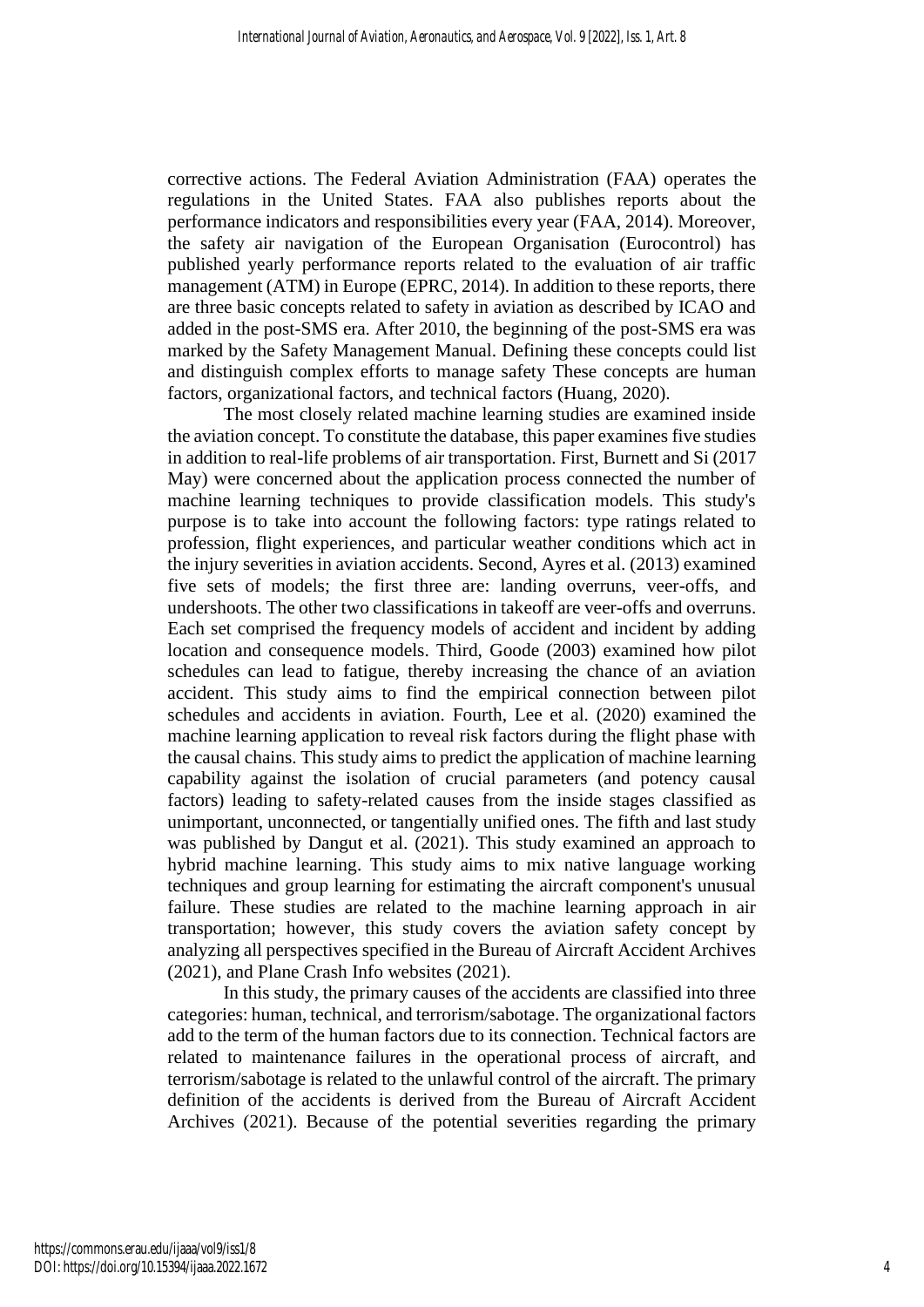consequences of accidents, the concept of safety is a term that has significance in the air transport industry (Janic, 2000). The application of machine learning is used to classify most fatal accidents' survivor/non-survivor passengers. The classification includes the factors such as: aircraft (A/C) type, the time period of the accident, total passenger and affected people, flight phase, the duration of the flight, probable cause, and primary definitions. The presented paper improves the literature by classifying survivor/non-survivor passengers. Logistic regression and discriminant analysis are applied to use multivariate statistical analyses for making a comparison. These analyses use machine learning approaches to show the algorithms' robustness. Additionally, they differentiate between the previous papers, the phase of flight, the primary cause, and total passengers determined as the most effective factors according to machine learning and multivariate statistical models for classifying the accidents' survivor/non-survivor passengers.

## **Materials and Methods**

The study includes the 100 accidents with the highest number of deaths. In these 100 accidents, the human, technical, and sabotage/terrorism factors comprise the three common causes of accidents to make an accurate assessment. These 100 accidents include these three basic causes with accurate percentages such as all-time accidents. Additionally, while the 100 accidents with the highest number of fatalities are taken, it has been seen that the accident rates of all time should also be considered. The all-time accidents rate classify as; 75% human factor, 20% technical, and 5% terrorism/sabotage (Plane Crash Info, 2021). The reason why the taken accident number determines as 100 shows that the six selected variables can analyze most accurately to show all the accidents' reasons. Additionally, the high number of deaths in accidents and the use of aircraft with high passenger capacity in these accidents are of great importance in determining the ratio of survivor and non-survivor passengers.

The difference between this study and the other papers is the application of the factors determined by Plane Crash Info (2021) which is a commonly known website for accident analysis. Additionally, machine learning figures out potential factors; aircraft type, distance, the phase of flight, the primary cause, the number of total passengers, and time period play a significant role in evaluating survivor and non-survivor passengers of the most 100 fatal accidents. All these classifications are obtained by the Bureau of Aircraft Accident Archives (2021), and Plane Crash Info websites (2021) as mentioned in the introduction section.

#### **Machine Learning Algorithms**

These potential factors are used in several statistical and machine learning (ML) algorithms. The most 100 fatal accident datasets examine the discriminant analysis and logistic regression models in multivariate statistical analysis. In the variable selection method and the cross-validation, the classical statistical techniques are unlikely to estimate the non-linear models that can provide more accurate classification performance in evaluating survivor and non-survivor passengers. ML methods can show more accurate classification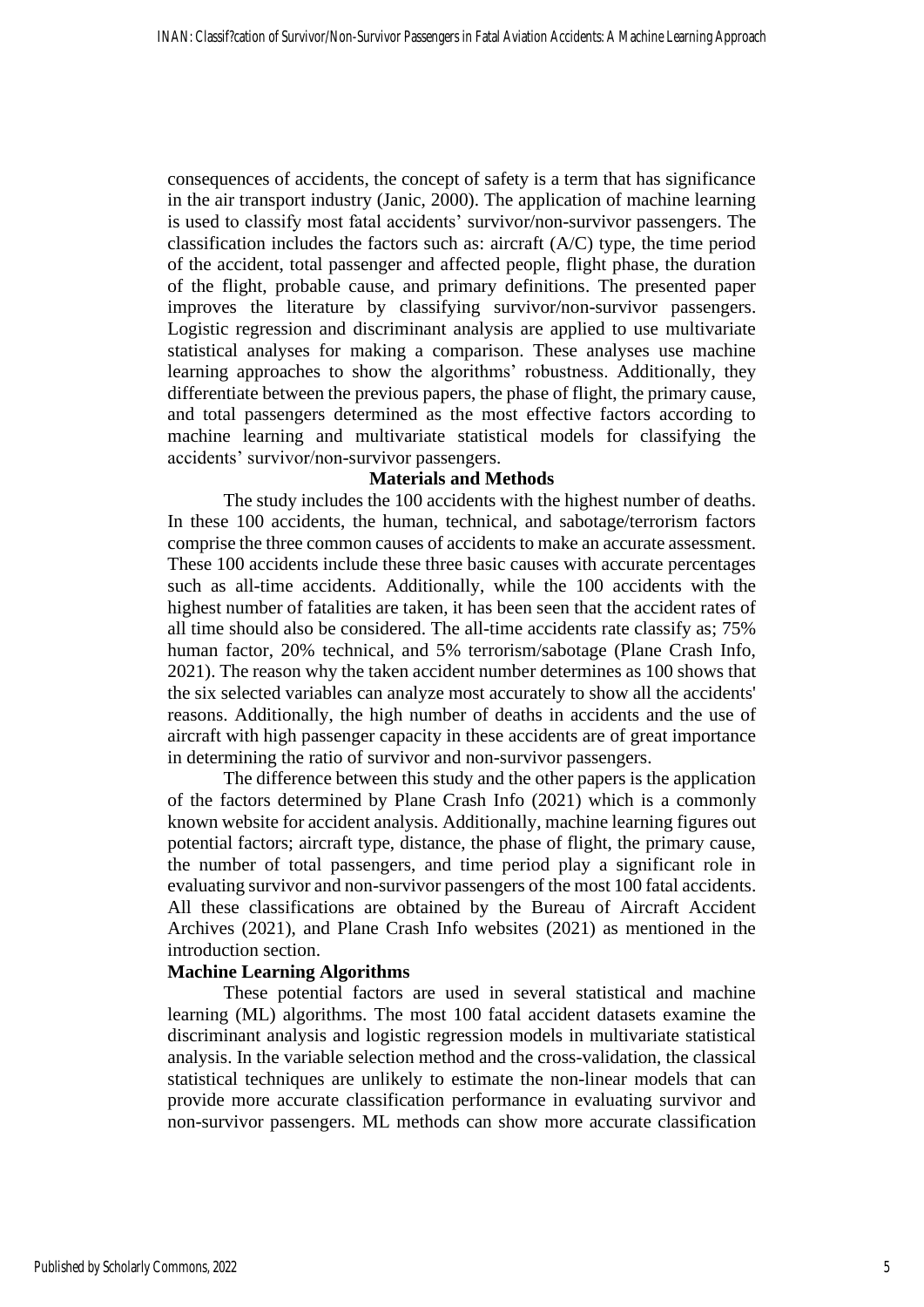performance. ML can define the algorithm that can learn from experience. ML includes three types of learning procedures: supervised, unsupervised, and reinforcement learning. This study focuses primarily on supervised learning algorithms. There isdocumented information on the categorized output in this learning method. Artificial Neural Networks (ANNs) and Decision Trees (DTs) are utilized in this study.

Dimension reduction of feature vector has importance to tune the model complexity according to the statistical learning theory (Bozdogan, 2000; Kocadagli & Langari, 2017). There are many approaches for dimension reduction of feature matrices. For instance, forward selection, backward elimination, stepwise selections, or some transformation techniques such as Principal Component Analysis (PCA) are the dimension reduction methods in the literature. ML algorithms are utilized with k-fold and leave-one-out crossvalidation and PCA-based dimension reduction. The principal component analysis provides the weights needed to obtain the new feature that explains the variation best in the dataset. This new variable that includes weights is called the First Principal Component. Moreover, to tune the complexity of the model automatically, the cross-validation methods such as k-fold and leave-one-out are used. The best independent variables specify the most 100 fatal accidents' importance about survivor passengers. ANN and DT models use features obtained from PCA. Before starting the analysis, the components are obtained by using PCA to avoid scaling problems; the dataset is normalized, then the cross-validation type is chosen as k-fold or leave-one-out. Min-max normalization procedure trains the models by using PCA's components as inputs. Min-max normalization formula is given as follows (Inan & Gokmen, 2021):

$$
x_i^* = \frac{x_i - \min(x_i)}{\max(x_i) - \min(x_i)}, \quad i = 1, 2, ..., 100 \quad (1)
$$

### **Classification and Regression Tree Model**

DT Classifiers use the Classification and Regression Tree (CART) model. It comprises a univariate binary decision hierarchy. The 'Tree' begins with the "root," and consists of nodes, branches, and leaf nodes. Internal node is expressed as a binary test on a unique variable, with branches demonstrating the consequence of the test; however, each leaf node shows class labels. CART starts by choosing the best variable for dividing the data into two groups at the root branch, which is as homogeneous as possible, and this dividing process repeats for each branch. Ongoing 'purity' calculations are implemented to specify which of the (remaining) properties are best to divide. The Gini index uses CART. Gini index is an algorithm that measures a distribution among affection of specific-field with the result of instance. Gini index is an entropy minimization algorithm that is used for impurity. The nodes are divded according to the smallest Gini index. CART recursively enlarges the tree from the root. Then, the prunes back the large tree (Chong et al., 2005).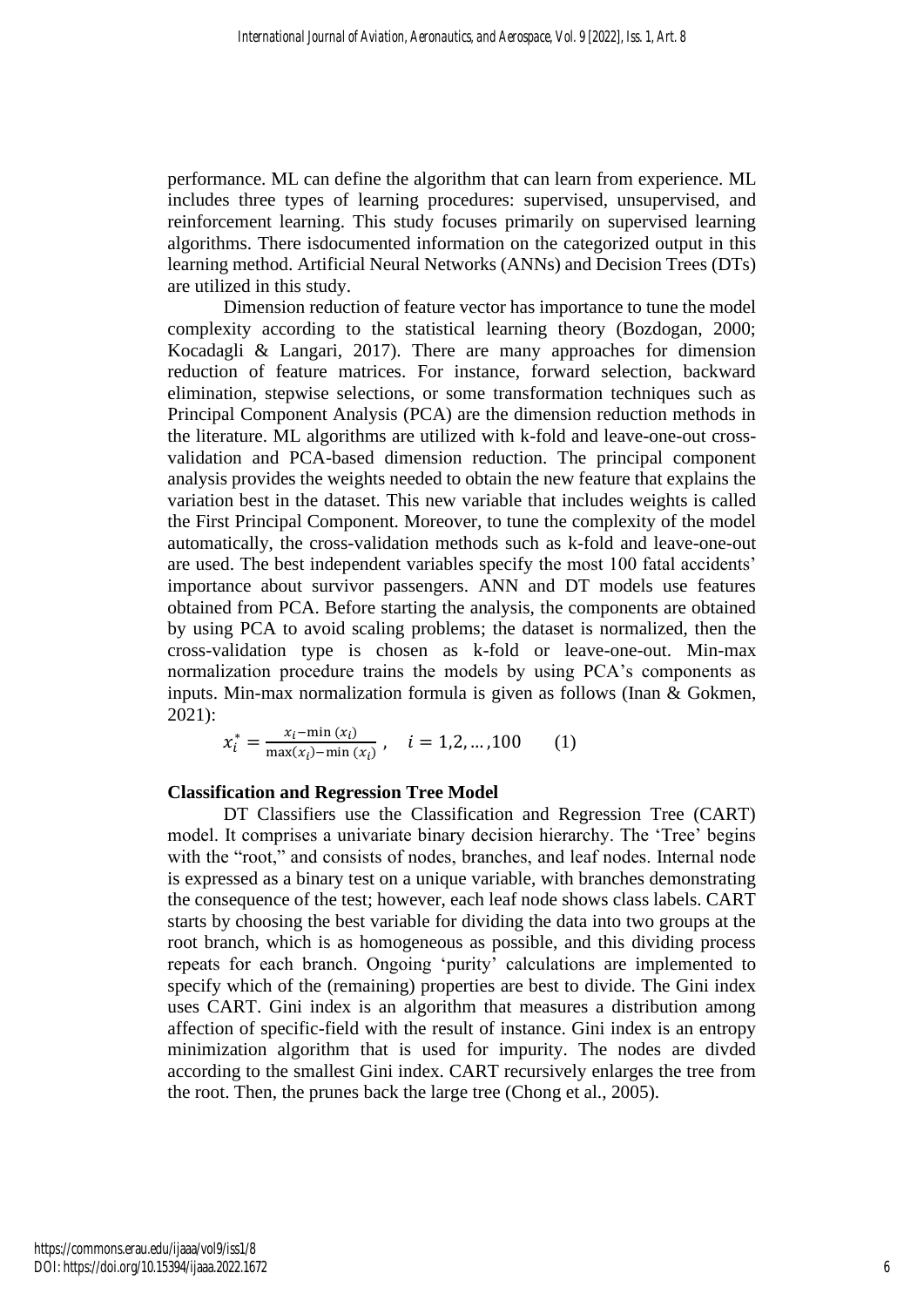In the training of DTs, the robust models use the variable selection procedure, various kernels such as complex, medium, and simple. ML techniques use ANN, and human brain inspiration creates ANN. The brain forms lots of neurons, and synapses provide the interconnection between the neurons. Perceptrons use ANN's neurons model. This model includes inputs or outputs, and inputs include synaptic weight. In the simplest form, output is a value equal to the sum of the weighted inputs. In other words, activation or transfer function can be applied by a perceptron, like a linear sigmoid; and a hyperbolic tangent function. ANNs include hidden layers. These layers conduct a connection between an input and an output layer. The basic approach used to train networks is backpropagation (Alpaydin, 2014; Burnett and Si, 2017 May; Matlab R, 2020a). ANNs train in stopping criteria of MSE or cross-entropy, and there are different gradient-based algorithms: Scaled Conjugant Gradient (SCG), Gradient Descent with Momentum (GDwM), and Levenberg Marquardt (LM) (Kocadagli, 2015). The framework for accidents survivor/non-survivor passengers classification can see in Figure 1.

## **Figure 1**

The Flowchart that Defines the Methodology



Pre-processing (Data cleaning, descriptive statistics)

#### **Step 2.**

Variable Selection (PCA, Backward elimination)

#### **Step 3.**

Cross-validation (K-fold, Leave-one-out)

**Step 4.**

Survivor/non-survivor passengers classification (Logistic regression, discriminant analysis, ANNs, DTs)

#### **Step 5.** Evaluation

(Accuracy, FP,FN, AUC)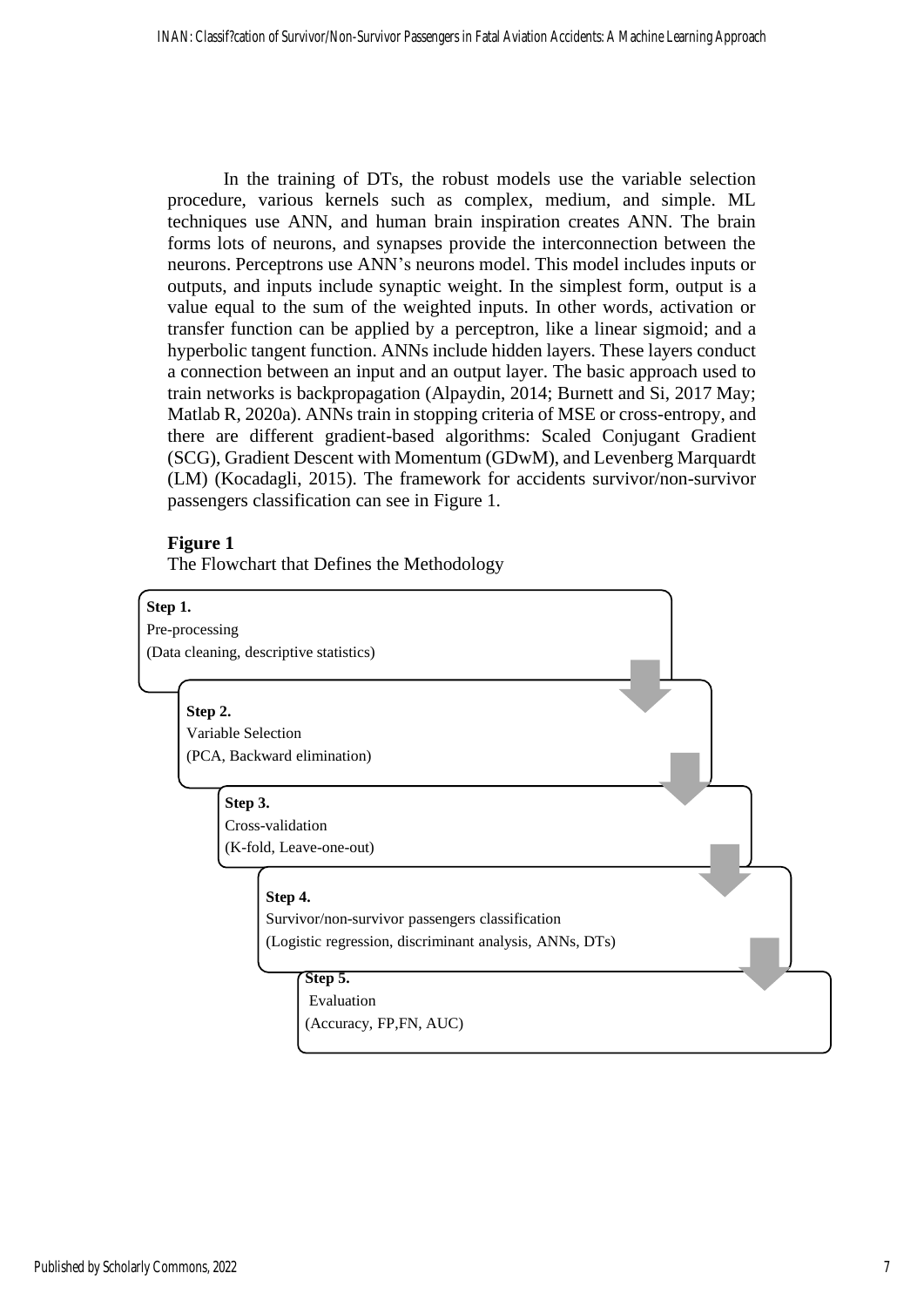#### **Receiver Operating Characteristic Curve**

First, the Receiver Operating Characteristic (ROC) curve (receiver operating characteristic curve) defines a graph to show the classification model performance at all classification thresholds. This curve plots two parameters: True Positive Rate (TPR) and False Positive Rate (FPR). Secondly, AUC is scale-invariant. It measures how the predictions are ranked, rather than their definite values. AUC is a classification threshold invariant. It measures the predictions about a model's quality, irrespective of what is chosen for the classification threshold. The model performance is evaluated by using Area Under Curve (AUC), accuracy ratio, false-positive (FP), and false-negative (FN) rates. These are classified as follows: AUC measures the entire twodimensional area underneath the entire ROC curve, and it provides an aggregate measure of performance across all possible classification thresholds. Accuracy Ratio is the percentage of correct predictions for a given dataset. The FP rate calculates the ratio between negative events wrongly categorized as positive, and the total number of actual negative events. The FN rate is the probability that a true positive will be missed by the test.

The primary contribution of this study is related to determining the affecting factors of the most fatal 100 accidents: aircraft type, distance, phase of flight, primary cause, number of total passengers, and time period by classifying survivor/non-survivor passengers. The research objective aims to contribute to the literature determining the importance of safety in aviation for classifying the accidents' survivor/non-survivor passengers.

## *Sample of Data*

Determined as one of the three types of safety concepts with its cultural structure, the human factor approach (including organizational factors) includes the identification of the conditions which assist safe behaviors at different levels of the organization. This approach consolidates inside the organization level of the companies as a robust factor has been already developed severely in the technical and management concepts (ICSI, 2021). Safety culture includes the technical factors that provide continuous and sustainable qualities of an experience. It covers the current time period and their physical condition during that time period. They usually include the parameters that direct the experiences which belong to the specific degrees of sensorial details, such as navigation and the related systems (Santos-Reyes & Beard, 2002). The third and the last type of safety culture includes the factor of terrorism/sabotage that covers the intentional intervention during the flight phase. The meaning of sabotage diversifies from abduction, because terrorism accepts hijacking as unlawful control (intervention) of the aircraft (Security and Facilitation, 2020). In the classification of most fatal accidents, only the cause of one accident is diversified from terrorism and sabotage because the cause of the accident covers the intentional action of the pilot defined as only sabotage. Table 1 shows the distribution of these features.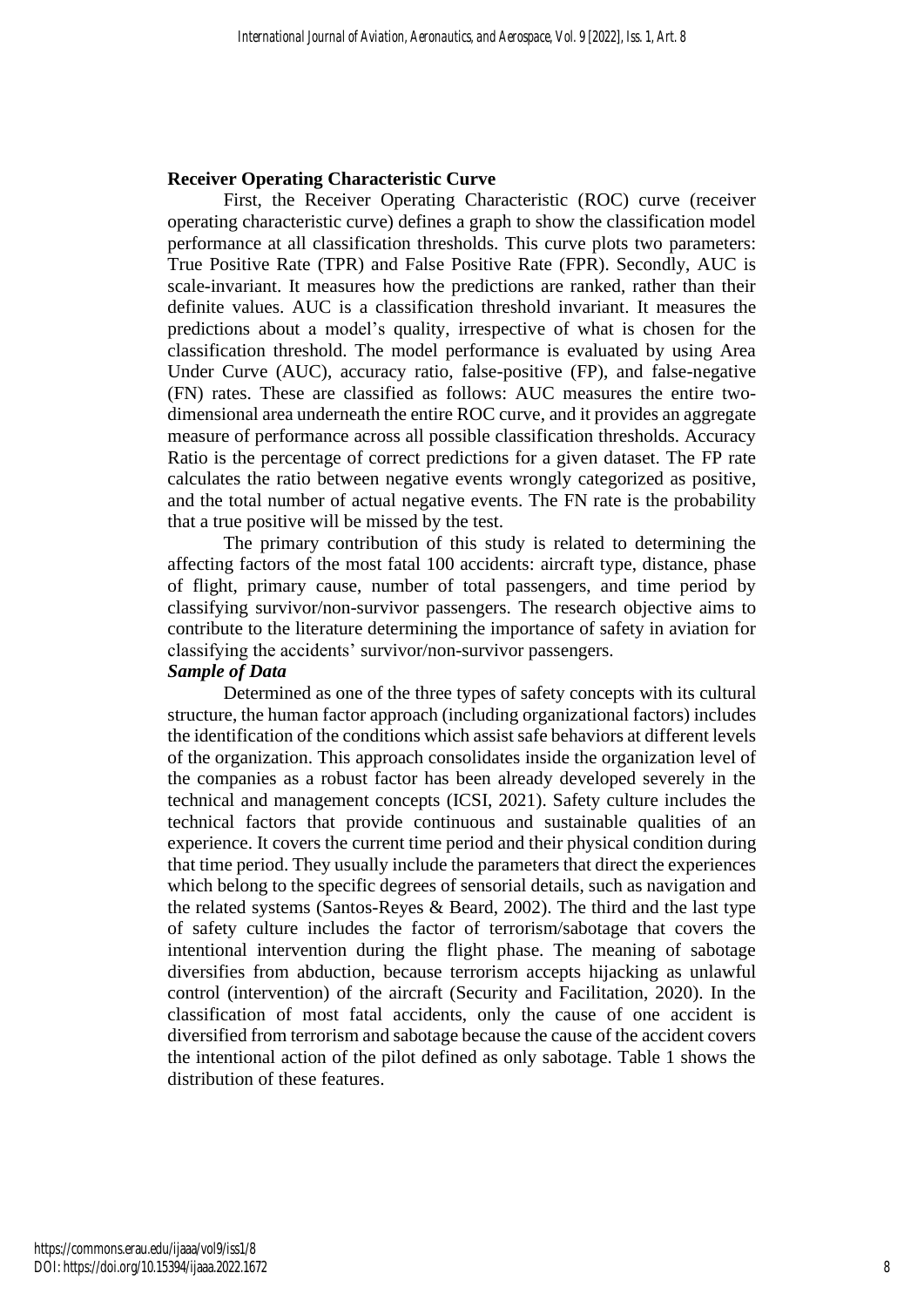| <b>Table 1</b>                    |  |
|-----------------------------------|--|
| The Features for the Distribution |  |

|                                |                            | ${\bf N}$      | $\frac{0}{0}$ |
|--------------------------------|----------------------------|----------------|---------------|
|                                | Airbus                     | 15             | 15.0          |
| Aircraft Type                  | Boeing                     | 44             | 44.0          |
|                                | Other                      | 41             | 41.0          |
|                                | Short-Haul Flights         | 50             | 50.0          |
| Distance                       | Medium-Haul Flights        | 22             | 22.0          |
|                                | Long-Haul Flights          | 28             | 28.0          |
|                                | Flight                     | 33             | 33.0          |
| The Flight Phase               | Landing                    | 36             | 36.0          |
|                                | Take-Off                   | 31             | 31.0          |
|                                | 6-12 hours                 | 32             | 32.0          |
| <b>Time Period</b>             | 12-18 hours                | 27             | 27.0          |
|                                | 18-24 hours                | 24             | 24.0          |
|                                | 24-06 hours                | 17             | 17.0          |
|                                | Human Factor               | 65             | 65.0          |
| Primary Cause                  | Technical                  | 25             | 25.0          |
|                                | Terrorism/Sabotage         | 10             | 10.0          |
| <b>Survivor Numbers</b>        | Non-Survivor<br>Passengers | 78             | 78.0          |
|                                | <b>Survivor Passengers</b> | $22\,$         | 22.0          |
|                                |                            | $Mean + SD$    | Med (Min-Max) |
| <b>Total Passenger Numbers</b> |                            | $200.6 + 65.1$ | 173 (133-524) |

*Note.* **SD=** Standard Deviation, **Med=** Median, **Min=** Minimum, **Max=** Maximum

The datasets shown in the distribution of the features datasets support the machine learning approach, so machine learning applies to the most fatal 100 accidents. Table 2 shows the selected six variables of this dataset. These variables affect the number of survivors. In the scope of supervised learning, the model training procedure comprises two types of variables: dependent as output and independent as input. The dependent/output variable is the surviving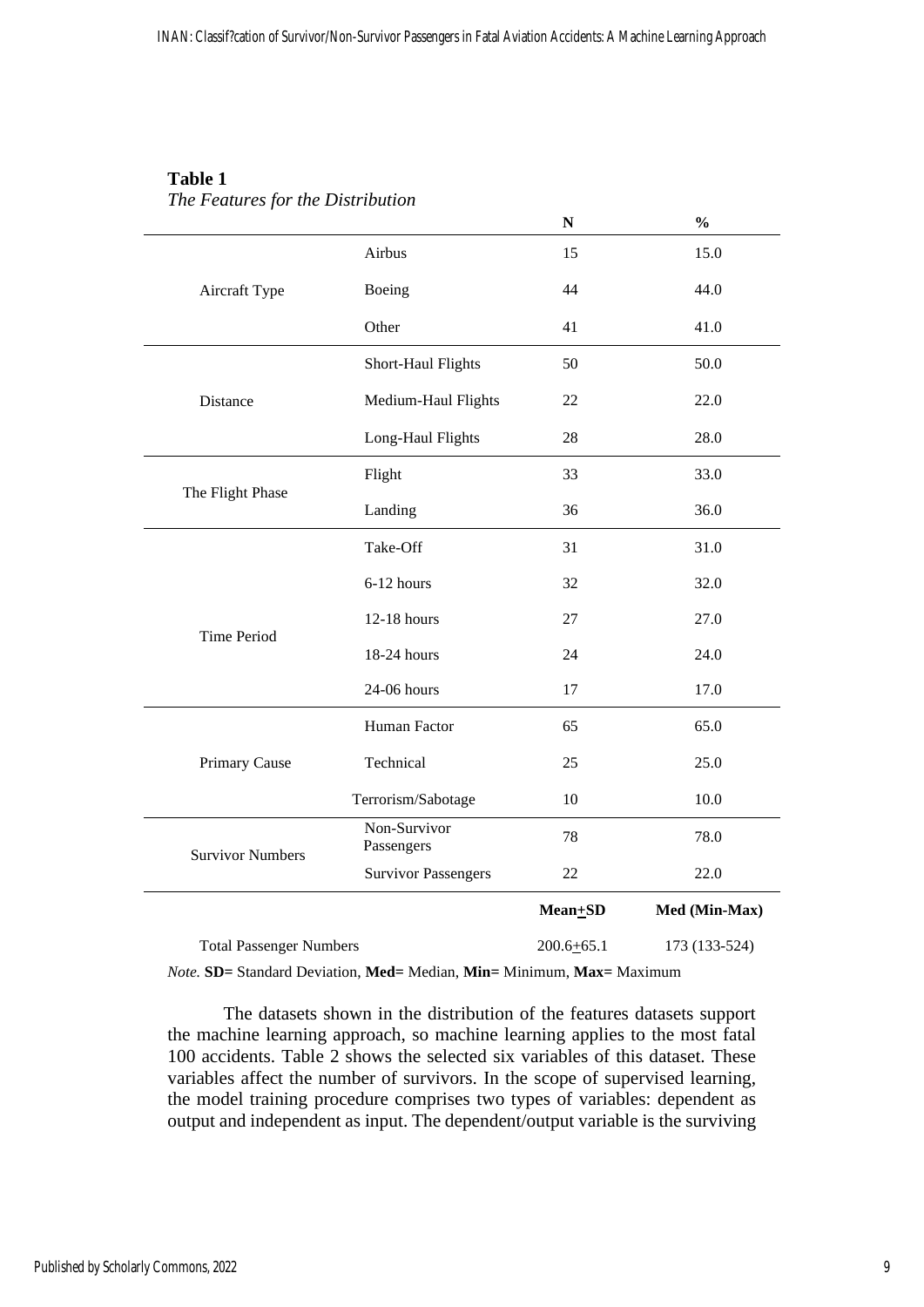and non-surviving passengers. The independent variables/inputs are the aircraft type, distance, the phase of flight, the primary cause, total passengers, and time period. In summary, Table 2 shows the dependent/output and independent/input variables classification.

## **Table 2**

| <i>The Selected Variables</i>                          |                                                                              |
|--------------------------------------------------------|------------------------------------------------------------------------------|
| <b>Independent Variables</b>                           |                                                                              |
| Aircraft Type (1:airbus, 2:boeing, 3:other)            | Primary<br>factor.<br>Cause<br>(1:Human<br>2: Technical, 3: Terror/Sabotage) |
| Distance (1:short haul, 2:medium haul, 3:long<br>haul) | <b>Total Passenger Numbers</b>                                               |
| Flight Phase (1:flight, 2:landing, 3:take-off)         | Time Period (1: 6-12, 2:12-18, 3:18-24,<br>$4:24-06$                         |
| <b>Dependent Variable</b>                              |                                                                              |
| Survivor Passenger Number (0/1)                        |                                                                              |

### **Findings and Discussions**

The findings revealed the importance of the study by adding a discussion to define the practical implications more clearly. These findings also aim to show the contribution to the science of the study. Table 3 shows the performance of logistic regression and discriminant models. Table 4 shows the output of logistic regression which contains odds ratios. Finally, Table 5 shows the classification performance of ANN and SVM models. To assess the importance of independent variables, the normalized importance of independent features reveals the results.

The limitation of this study is the sample size covering the most fatal 100 accidents, and the specific affecting factors as independent variables. Therefore, the analysis of the most fatal 100 accidents can be a reference to determine the causes of all-time aviation accidents with the selected variables as seen in the Bureau of Aircraft Accident Archives (2021), and plane crash info (2021) websites. Additionally, this analysis examines the significant factors that may cause the accident. The findings reveal how this study adds novel contributions to the current body of knowledge regarding aircraft accidents – specifically, Table 2 depicts dependent and independent variables that provide a unique perspective on this issue.

## **Model Estimation**

The analysis considers various multivariate statistical and ML methods to predict robust models that provide high classification accuracy, and low false positive/negative rates for determining survivor and non-survivor passengers on the most 100 fatal accidents. During the model estimation, the methods are trained ten-fold. The methods include: leave-one-out cross-validation, and PCA feature selection procedures. The learning algorithms are written in MATLAB R. (2020a). The model outcomes of all the multivariate statistical and machine learning methods are explained in the following sections.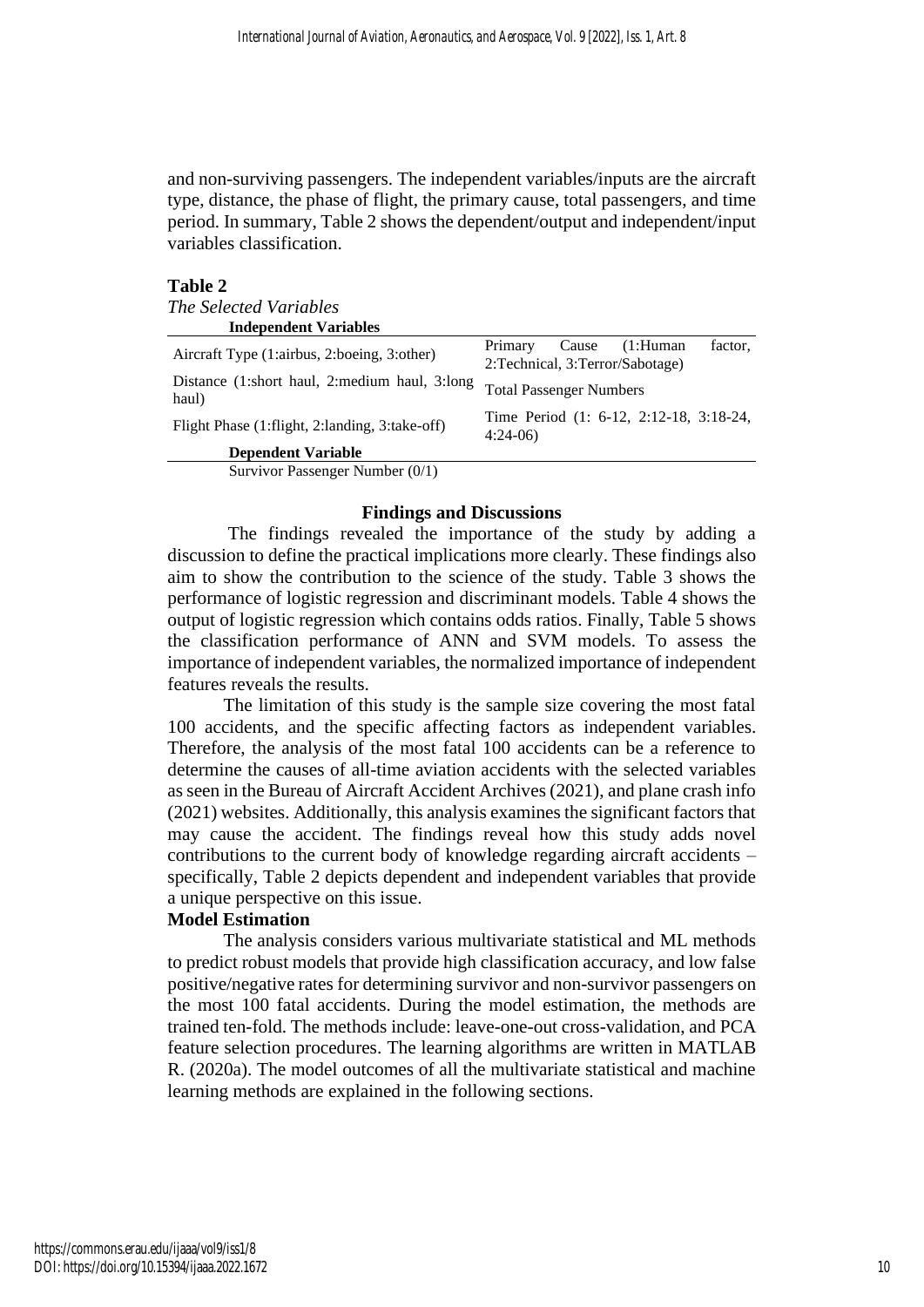### **Logistic Regression and Discriminant Analysis**

This part of the study includes the results of logistic regression and discriminant analysis to show the contribution of independent variables on the survivor/non-survivor passenger classification of the most 100 accidents. The backward Wald variable selection with ten-fold and leave-one-out procedures is used to estimate logistic regression models. AUC, accuracy ratio, falsepositive, and false-positive rates assess the performances of estimated models. Table 3 shows the logistic regression and discriminant analysis results. The logistic regression divides into three models, and the discriminants divide into two models as seen in Table 3.

#### **Table 3**

| The Models' Performance                       |                                                      |        |            |            |       |           |           |                                                            |
|-----------------------------------------------|------------------------------------------------------|--------|------------|------------|-------|-----------|-----------|------------------------------------------------------------|
| <b>Method</b>                                 | <b>Models</b>                                        | #Input | <b>NSV</b> | <b>AUC</b> | Acc.  | <b>FP</b> | <b>FN</b> | <b>Selected Variables</b>                                  |
|                                               | <b>Model 1</b><br><b>Backward</b><br>No cros-val.    | 6      | 3          | 0.580      | 0.780 | 0.064     | 0.773     | Total passenger<br>numbers, Flight<br>phase, Primary cause |
| Logistic<br><b>Regression</b><br><b>Model</b> | <b>Model 2</b><br><b>Backward</b><br>with 10-fold    | 6      | 3          | 0.560      | 0.770 | 0.064     | 0.818     | Total passenger<br>numbers, Flight<br>phase, Primary cause |
|                                               | Model 3<br><b>Backward</b><br>with Leave-<br>one-out | 6      | 3          | 0.560      | 0.770 | 0.064     | 0.818     | Total passenger<br>numbers, Flight<br>phase, Primary cause |
| Discriminant<br><b>Model</b>                  | <b>Model 4</b><br>$(K-fold)$                         | 6      | 3          | 0.690      | 0.720 | 0.054     | 0.568     | Total passenger<br>numbers, Flight<br>phase, Primary cause |
|                                               | Model 5<br>(Leave-one-<br>out)                       | 6      | 3          | 0.670      | 0.710 | 0.070     | 0.581     | Total passenger<br>numbers, Flight<br>phase, Primary cause |

*Note***. NSV=**Number of selected variables; **Acc=**Accuracy Ratio, **FP=**False Positive; **FN=**False Negative

A significance level of 0.05 indicates a 5% chance of concluding that an association exists when there is no actual association in the logistic regression model. The selected variables in the five models are found statistically significant  $(p<0.05)$ , and the first three logistic regression models are also suitable interpretations according to Hosmer-Lemeshow test statistics (p>0.05). The Hosmer-Lemeshow test is a goodness-of-fit test for logistic regression. Small p-values (under 5%) mean that the model is not a good fit. As can be seen from the results, it provides the assumption of the equality of variancecovariance matrices (Box-M,  $p < 0.001$ ), and the selected variables are found significant (Wilks' Lambda p<0.001) in discriminant analysis. The bBox-M test is a multivariate statistical test used to check the equality of multiple variancecovariance matrices. Wilk's lambda tests are related to which variable contributes significance in discriminant function. Table 4 shows that five models consist of total passengers, the phase of flight, and the primary cause. Five models' accuracies find above >70%. The first logistic regression model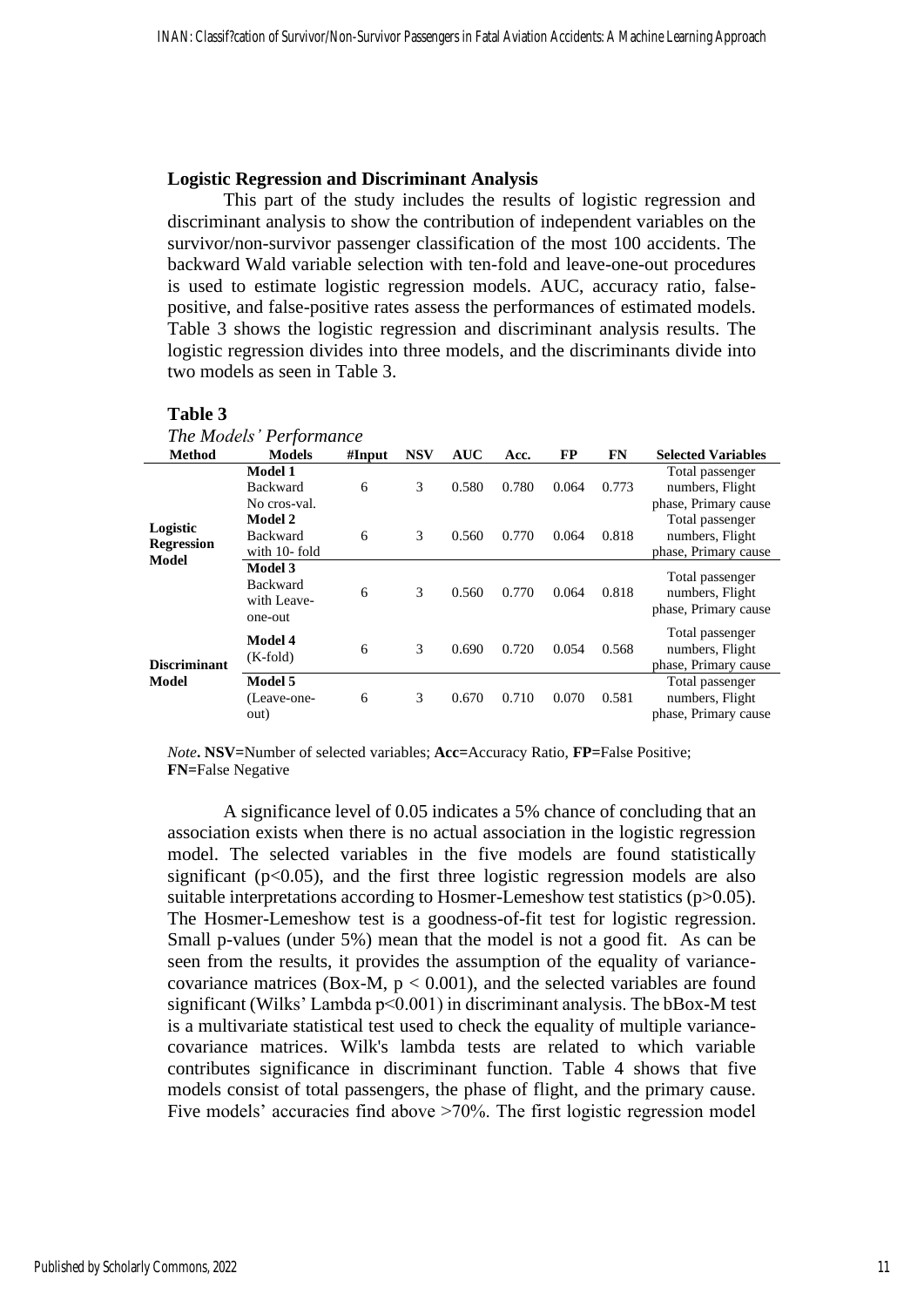$(M1)$  has the highest accuracy  $(0.780)$  in addition to the low FP  $(0.064)$  and FN (0.773). Table 4 also shows the logistic regression model's odds ratios and *p* values with selected variables. The number of total passengers increases the number of survivor passengers 1.014 times more than non-survivor passengers. The landing phase accidents increase the number of surviving passengers 6.479 times more than in the flight phase. The take-off phase accidents increase the number of survivor passengers 9.674 times more than the flight phase. The accidents that occurred from technical factors have a lower number of survivor passengers by 9.709 (1/0.103) times more than the human factor.

#### **Table 4**

*Odd Ratios for the Independent Variables*

| <b>Variables</b> | Independent Total Passenger<br><b>Numbers</b> | (landing) | <b>Flight Phase</b> Flight Phase<br>(take-off) | Technical<br>Cause | Terrorism/Sabotage<br><b>Cause</b> |
|------------------|-----------------------------------------------|-----------|------------------------------------------------|--------------------|------------------------------------|
| OR               | 1.014                                         | 6.479     | 9.674                                          | 0.103              | 0.000                              |
| (p)              | (0.003)                                       | (0.049)   | (0.022)                                        | (0.016)            | (0.998)                            |

#### **ANNs and DTs' Estimation Results with PCA Dimension Reduction**

In the ML approach, the variable selection procedure automatically runs during the training of ANNs and DTs. Before the training segment, it sets initial tunings. Classification accuracies, false positives, and FN ratios overtraining, tests, and overall datasets are used to choose the models. This is done to obtain the best performance at the end of the training and variable selection phase. During the variable selection, the PCA is used to reduce dimensions and PCA results show that six parameters are adjusted, with three dimensions having 69.5% variance explanation rate. The first dimension includes the number of total passengers and the primary cause. It is called the capability component (C1), the second dimension includes distance and time period called the geographical component (C2), and the third dimension includes the type of aircraft called the qualification component (C3). The normalized component scores are obtained from PCA. They are input variables in ANNs and DTs. According to ANNs and DTs' results, the best-estimated models give accuracy ratios, false positives, and FN rates to measure performance in Table 5.

Table 5 shows that the models have better performance than logistic regression and discriminant models by considering all the performance criteria. When the machine learning methods evaluate, the best models with selected variables with PCA have a higher performance than the full models with all the independent variables according to the performance measurements.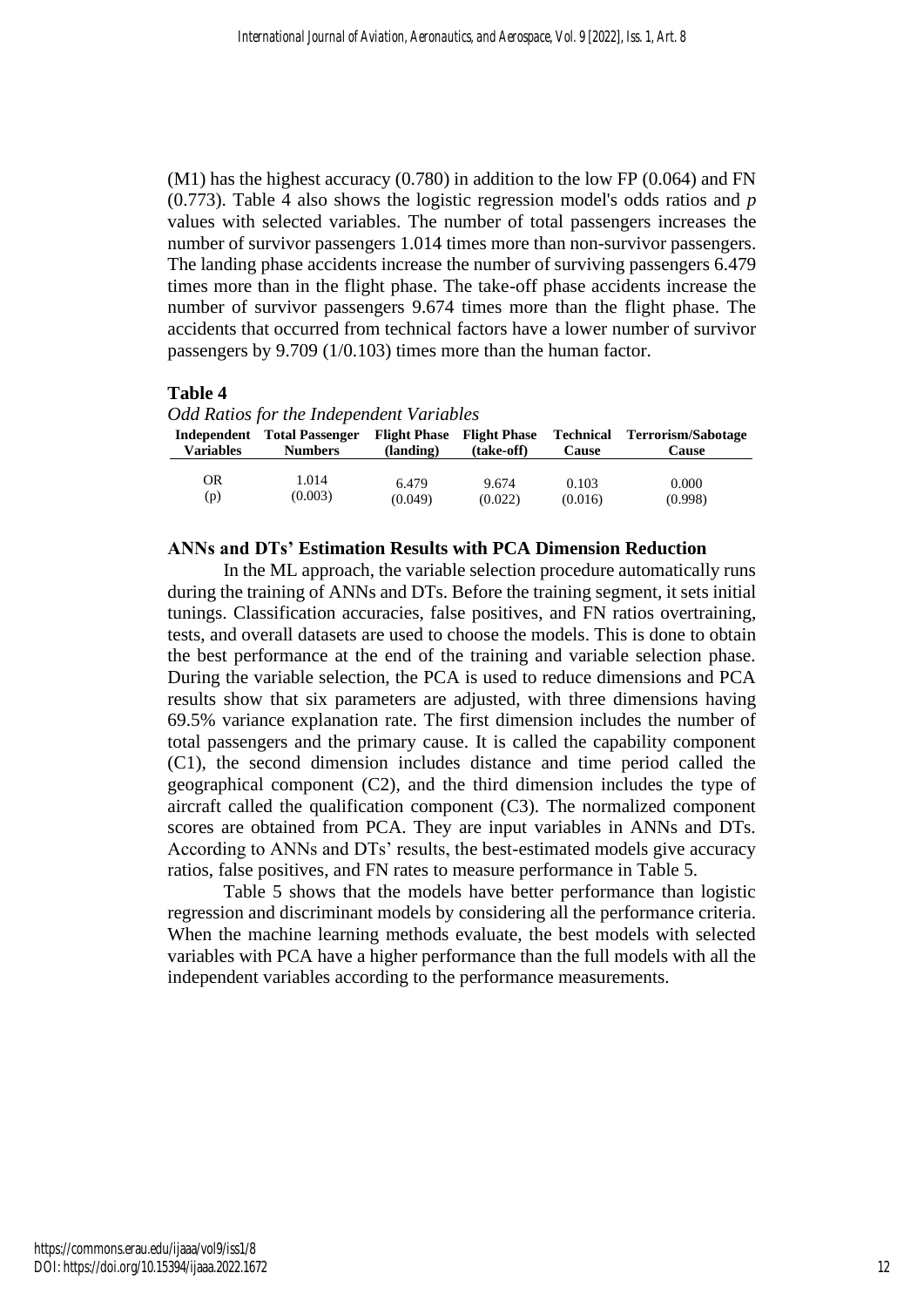| The Classification Performance of ANN and SVM Models |                                               |        |       |       |       |       |                                                  |
|------------------------------------------------------|-----------------------------------------------|--------|-------|-------|-------|-------|--------------------------------------------------|
| <b>Methods</b>                                       | Procedure                                     | #Input | AUC   | Acc.  | FP    | FN    | <b>Selected Variables</b>                        |
|                                                      | PCA                                           |        | 0.870 | 0.880 | 0.116 | 0.142 | C <sub>1</sub> . C <sub>2</sub> . C <sub>3</sub> |
| <b>ANNs</b><br>(trainlm, mse)                        | <b>Full Model Feature</b><br><b>Selection</b> | 6      | 0.866 | 0.841 | 0.020 | 0.643 | All variables in Table 2                         |
|                                                      | <b>PCA</b>                                    |        | 0.900 | 0.910 | 0.084 | 0.118 | C <sub>1</sub> . C <sub>2</sub> . C <sub>3</sub> |
| D <sub>Ts</sub><br>(complex tree)                    | <b>Full Model Feature</b><br><b>Selection</b> | 6      | 0.820 | 0.870 | 0.078 | 0.304 | All variables in Table 2                         |

| Table 5 |                                                      |                         |      |  |
|---------|------------------------------------------------------|-------------------------|------|--|
|         | The Classification Performance of ANN and SVM Models |                         |      |  |
| 'athade | Procedure                                            | $\#$ Innut AII $\Gamma$ | A ee |  |

The ANN model estimates weights to reveal the importance of independent variables for the survivor and non-survivor passengers. According to independent variables' normalized importance over the best full model, the top three variables above 50% normalizing importance are the primary causes. The number of total passengers and the phase of flight supports the logistic regression and discriminant models.

#### **Conclusions and Recommendations**

In this study, the causes of aircraft accidents comprise six variables. These variables include aircraft type, distance, the flight phase, the primary cause, total passenger numbers, and time period, which are used to classify survivor/non-survivor passengers. In the literature review, the primary causes of the accidents are categorized by three factors: human, technical, and terrorism/sabotage. These factors define the concept of safety and how the safety concept is affected in most fatal accidents. The statistical and ML models assess potential factors for the six selected variables. The findings show the role in evaluating surviving and non-surviving passenger numbers of the most 100 fatal accidents by using various statistical and ML algorithms. The multivariate statistical analysis examines the most 100 fatal accident datasets. This analysis also examines the variable selection method by applying cross-validation.

The findings support the conclusion that technical factors contributing to aircraft accidents are more costly than human factors; specifically, in accidents with surviving passengers, and in which human factors were the cause, there are typically 9.709 times more surviving passengers than in accidents caused by technical factors. Therefore, the accidents that occurred by technical factors are more hazardous and difficult to recover from than the accidents caused by human factors. Furthermore, the accidents that happened in the phase of flight have decreased the number of survivor passengers 6.479 times more than the landing phase, and 9.674 times more than the take-off phase. Finally, the one unit change in the total passenger numbers has increased the survivor passenger numbers 1.014 times. According to the machine learning results, these parameters are found to be above 50% importance. The algorithms integrated with PCA have better performance than multivariate statistical models. So, the dimensions obtained from PCA called capability, geographical, and qualification have a decisive effect on the surviving passenger numbers. The machine learning algorithms have better performance than the multivariate statistical models in classifying the surviving and non-surviving passengers in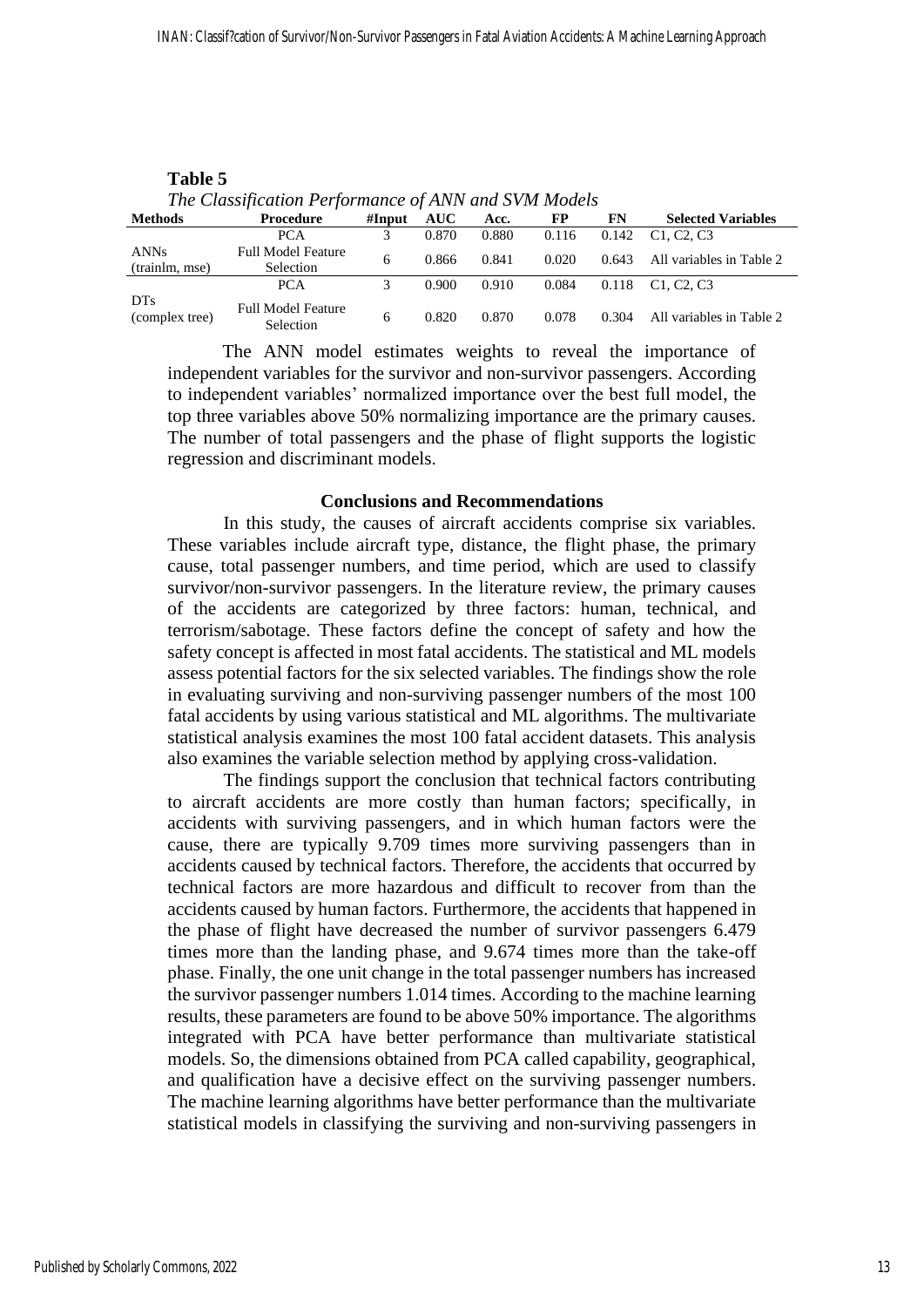100 most fatal accidents due to having high accuracy and AUC, low FP, and FN. These factors, which are important in the classification of surviving-nonsurviving passengers' status, will support aviation experts in their flight planning.

## **Recommendations**

All-time aviation accidents from different perspectives can be analyzed in future research. These studies can classify the flight phases and flight types to determine danger levels. Also, this research can be continued with much more comprehensive accident datasets and utilize various ML approaches such as Support Vector Machines by hybridizing with different variable selection methods (Genetic Algorithms, Particle Swarm Optimization, etc.) to conduct a more detailed analysis.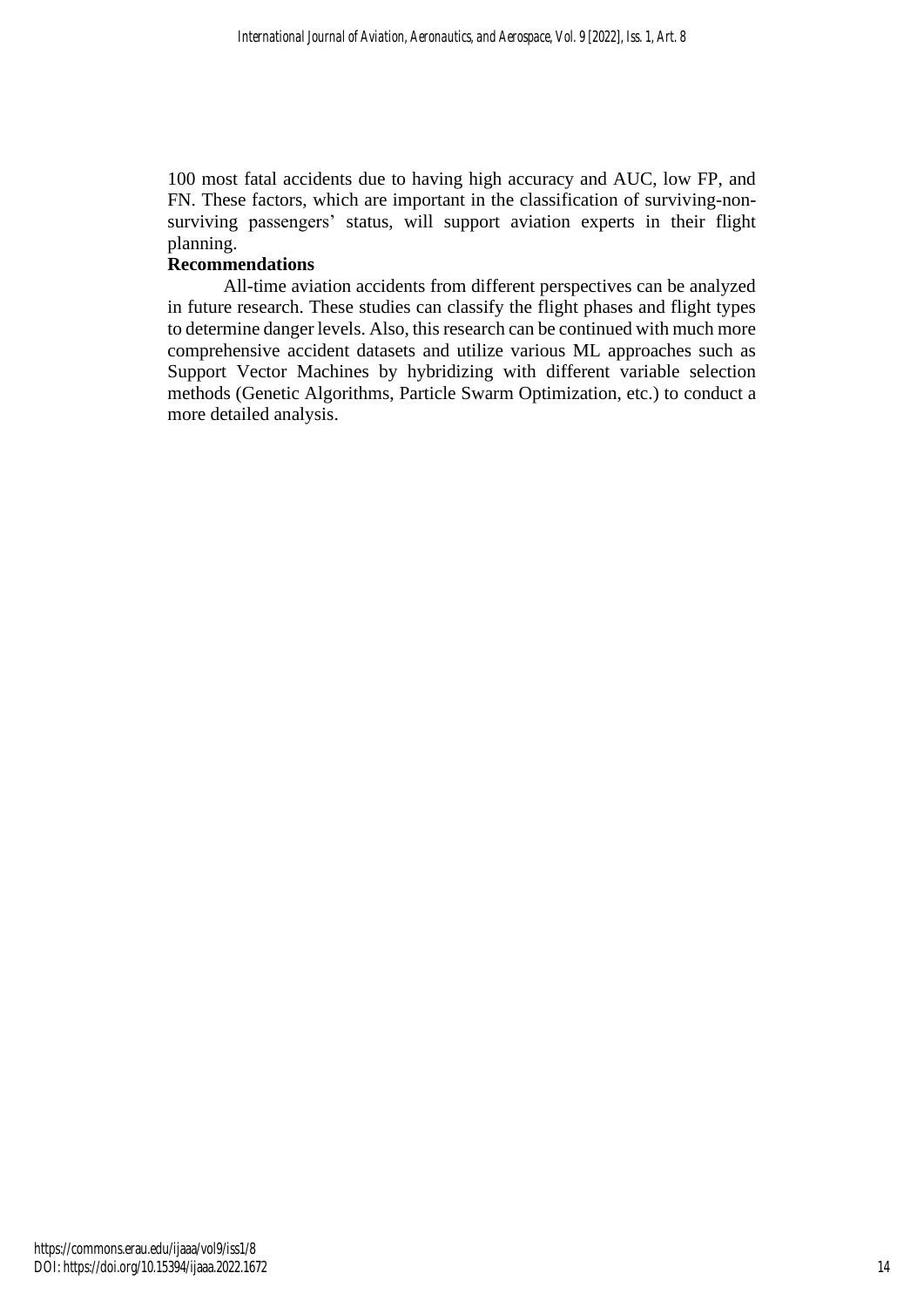## **References**

- Alpaydin, E. (2014). *Introduction to machine learning* (3rd ed.). The MIT Press.
- Ayres Jr, M., Shirazi, H., Carvalho, R., Hall, J., Speir, R., Arambula, E., & Pitfield, D. (2013). Modelling the location and consequences of aircraft accidents. *Safety Science, 51*(1), 178-186. https://doi.org/10.1016/ j.ssci.2012.05.012
- Baidya, A., Bera, U. K., & Maiti, M. (2014). Solution of multi-item interval valued solid transportation problem with safety measure using different methods. *Opsearch, 51*(1), 1-22. https://doi.org/10.1007/s12597-013- 0129-2
- Bozdogan, H. (2000). Akaike's information criterion and recent developments in information complexity. *J. Math. Psychol., 44*(1), 62-91. https://doi.org/10.1006/jmps.1999.1277
- Brooker, P. (2011). Experts, Bayesian belief networks, rare events and aviation risk estimates. *Safety Science, 49*(8-9), 1142-1155. <https://doi.org/10.1016/j.ssci.2011.03.006>
- Brown, K. A., Willis, P. G., & Prussia, G. E. (2000). Predicting safe employee behavior in the steel industry: Development and test of a sociotechnical model. *Journal of Operations Management, 18*, 445-465.
- Bureau of Aircraft Accident Archives. (2021). *Accident archeives*. Accessed 06 May 2021.<https://www.baaa-acro.com/crash-archives>
- Burnett, R. A., & Si, D. (2017). *Prediction of injuries and fatalities in aviation accidents through machine learning.* In Proceedings of the International Conference on Compute and Data Analysis (pp. 60-68). <https://doi.org/10.1145/3093241.3093288>
- Cavalcante, I. M., Frazzon, E. M., Forcellini, F. A., & Ivanov, D. (2019). A supervised machine learning approach to data-driven simulation of resilient supplier selection in digital manufacturing. *International Journal of Information Management, 49*, 86–97. https://doi.org/10.1016/j.ijinfomgt.2019.03.004
- Chang, Y. H., & Liao, M. Y. (2008). Air passenger perceptions on exit row seating and flight safety education. *Safety Science, 46*(10), 1459-1468. <https://doi.org/10.1016/j.ssci.2007.11.006>
- Chang, Y. H., & Liao, M. Y. (2009). The effect of aviation safety education on passenger cabin safety awareness. *Safety Science, 47*(10), 1337-1345. <https://doi.org/10.1016/j.ssci.2009.02.001>
- Chen, C. C., Chen, J., & Lin, P. C. (2009). Identification of significant threats and errors affecting aviation safety in Taiwan using the analytical hierarchy process. *Journal of Air Transport Management, 15*(5), 261- 263.<https://doi.org/10.1016/j.jairtraman.2009.01.002>
- Chen, F. (2010, August). *Fuzzy comprehensive evaluation of civil aviation safety supervisor.* In 2010 International Conference on Multimedia Communications (pp. 45-48). IEEE. https://doi.org[/10.1109/](https://doi.org/10.1109/MEDIACOM.2010.17) [MEDIACOM.2010.17](https://doi.org/10.1109/MEDIACOM.2010.17)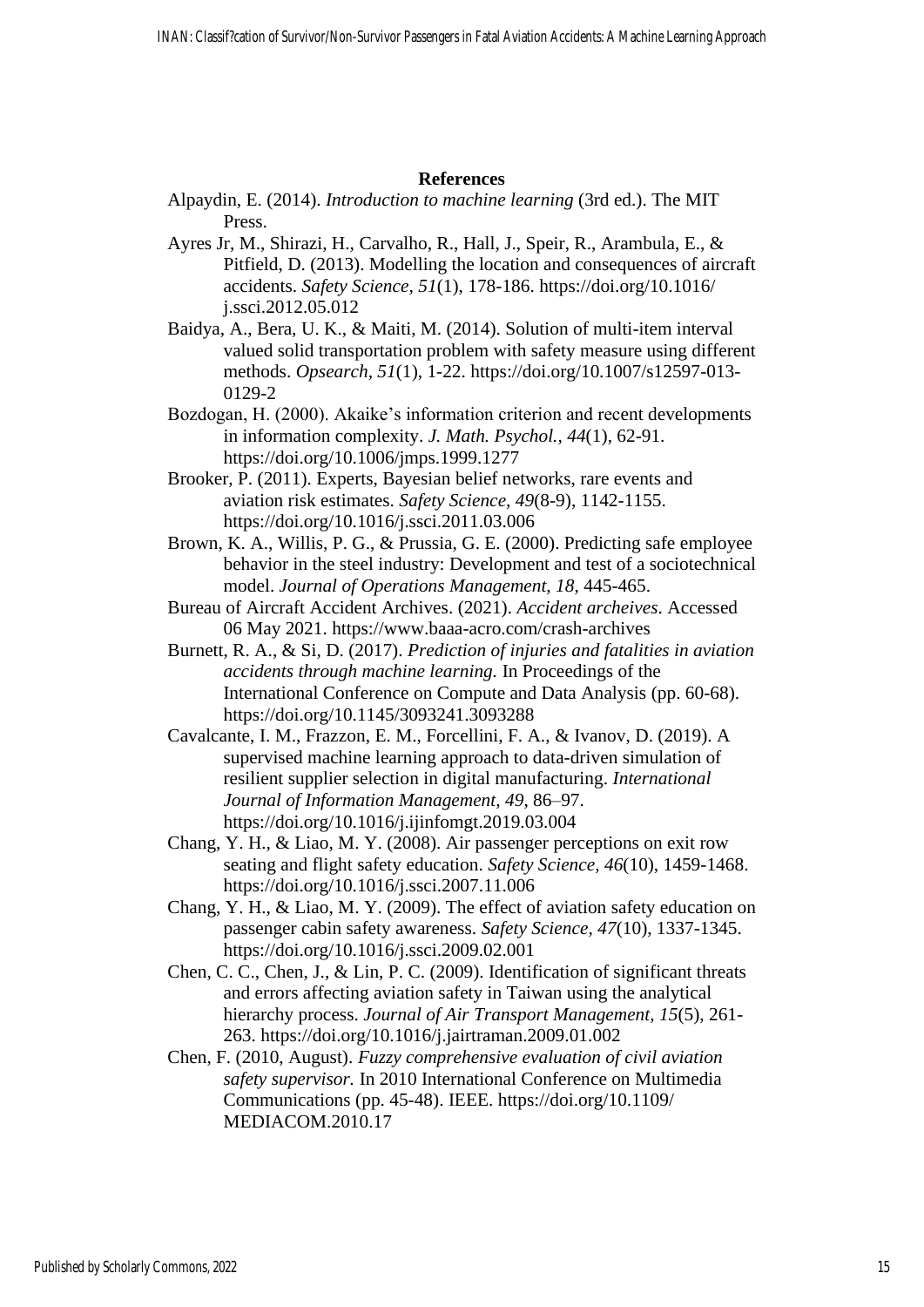- Chong, M. M., Abraham A., & Paprzycki, M. (2005). Traffic accident analysis using machine learning paradigms. *Informatica, 29*(1), 89-98.
- Cui, Q., & Li, Y. (2015). The change trend and influencing factors of civil aviation safety efficiency: The case of Chinese airline companies. *Safety Science, 75*, 56-63.<https://doi.org/10.1016/j.ssci.2015.01.015>
- Dangut, M. D., Skaf, Z., & Jennions, I. K. (2021). *An integrated machine learning model for aircraft components rare failure prognostics with log-based dataset.* ISA transactions. https://doi.org/10.1016/ j.isatra.2020.05.001
- Eurocontrol Performance Review Commission. (2014). *Performance review report-an assessment of air traffic management in Europe during the calendar year 2013*. https://www.eurocontrol.int/ publication/ performance-review-report-prr-2013
- Federal Aviation Administration. (2014*). Fiscal year 2014 performance and accountability report*. https://www.faa.gov/sites/ faa.gov/files/ about/plans\_reports/archive/2014-FAA-PAR.pdf
- Goode, J. H. (2003). Are pilots at risk of accidents due to fatigue? *Journal of Safety Research 34*(3), 309-313. [https://doi.org/10.1016/S0022-](https://doi.org/10.1016/S0022-4375(03)00033-1) [4375\(03\)00033-1](https://doi.org/10.1016/S0022-4375(03)00033-1)
- Gramopadhye, A. K., & Drury, C. G. (2000). *Human factors in aviation maintenance: How we got to where we are*. https://doi.org/10.1016/ S0169-8141(99)00062-1
- Harizi, R., Belhaiza, M. A., & Harizi, B. (2013). A cliometric analysis of the explanatory factors of the air crashes in the world (1950–2008). *Journal of Transportation Safety & Security, 5*(2), 165-185. <https://doi.org/10.1080/19439962.2012.749968>
- Herrera, I. A., Nordskag, A. O., Myhre, G., & Halvorsen, K. (2009). Aviation safety and maintenance under major organizational changes, investigating non-existing accidents. *Accident Analysis & Prevention, 41*(6), 1155-1163.<https://doi.org/10.1016/j.aap.2008.06.007>
- Huang, C. (2020). Further improving general aviation flight safety: Analysis of aircraft accidents during takeoff. *The Collegiate Aviation Review International, 38*(1).
- Inan, T. T., & Gokmen, N. (2021). The determination of the factors affecting air transportation passenger numbers. *International Journal of Aviation, Aeronautics, and Aerospace, 8*(1). <https://doi.org/10.15394/ijaaa.2021.1553>
- Institute for an Industrial Safety Culture. (2021*). Human and organizational factors*. Accessed 07 May 2021. [https://www.icsi-eu.org/en/human](https://www.icsi-eu.org/en/human-organizational-factors)[organizational-factors](https://www.icsi-eu.org/en/human-organizational-factors)
- International Civil Aviation Organization. (1994). *International standards and recommended practices: Aircraft accident and incident investigation.* Annex 13 to the Convention on International Civil Aviation, 8th ed. Montreal, Canada: ICAO.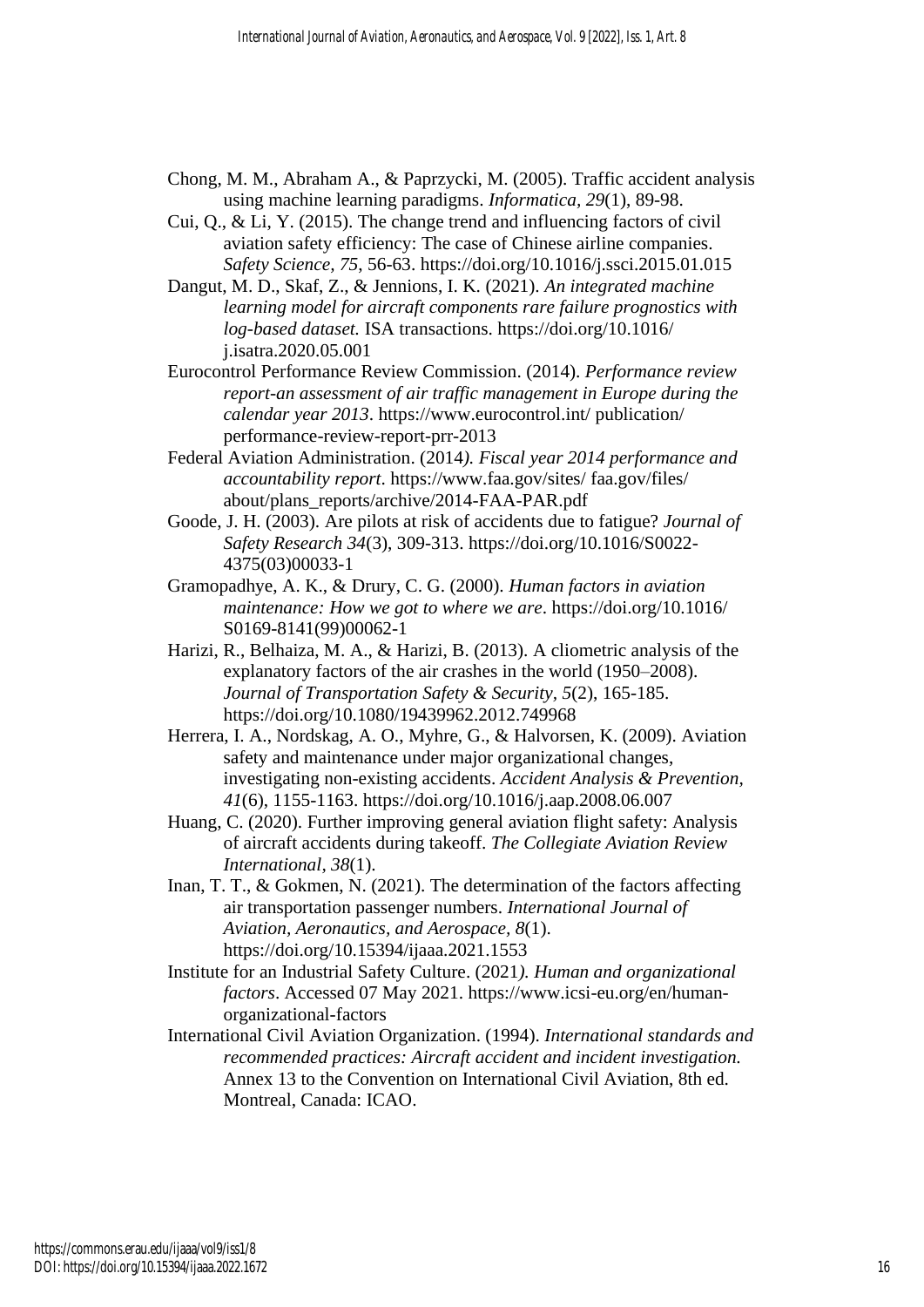| International Civil Aviation Organization. (2013). Safety management manual |  |  |
|-----------------------------------------------------------------------------|--|--|
| <i>(SMM)</i> . Author.                                                      |  |  |

- International Civil Aviation Organization. (2020). *Safety management manual (SMM) (Doc 9859)*. Accessed December 19 2020. https://www.icao.int/safety/safetymanagement/documents/doc.9859.3r d%20edition.alltext.en.pdf
- Iwadare, K., & Oyama, T. (2015). Statistical data analyses on aircraft accidents in Japan: Occurrences, causes and countermeasures. *American Journal of Operations Research, 5*(03), 222. https://doi.org[/10.4236/ajor.2015.53018](http://www.scirp.org/journal/PaperInformation.aspx?PaperID=56750&#abstract)
- Jamwal, A., Agrawal, R., Sharma, M., Kumar, A., Kumar, V., & Garza-Reyes, J. A. A. (2021). Machine learning applications for sustainable manufacturing: A bibliometric-based review for future research. *Journal of Enterprise Information Management.*  https://doi.org/10.1108/JEIM-09-2020-0361
- Janic, M. (2000). An assessment of risk and safety in civil aviation. *Journal of Air Transport Management, 6*(1), 43-50. https://doi.org/10.1016/ S0969-6997(99)00021-6
- Kocadagli, O. (2015). A novel hybrid learning algorithm for full Bayesian approach of artificial neural networks. *Applied Soft Computing, 35*, 52- 65.<https://doi.org/10.1016/j.asoc.2015.06.003>
- Kocadagli, O., & Langari, R. (2017). Classification of EEG signals for epileptic seizures using hybrid artificial neural networks based wavelet transforms and fuzzy relations. *Expert Syst. Appl., 88*, 419-434. https://doi.org/10.1016/j.eswa.2017.07.020
- Lee, H., Madar, S., Sairam, S., Puranik, T. G., Payan, A. P., Kirby, M., & Mavris, D. N. (2020). Critical parameter identification for safety events in commercial aviation using machine learning. *Aerospace, 7*(6), 73.
- Li, D. B., Xu, X. H., & Li, X. (2009). Target level of safety for Chinese airspace. *Safety Science, 47*(3), 421-424. https://doi.org/10.1016/ j.ssci.2008.06.005
- Lofquist, E. A. (2010). The art of measuring nothing: The paradox of measuring safety in a changing civil aviation industry using traditional safety metrics. *Safety Science, 48*(10), 1520-1529. <https://doi.org/10.1016/j.ssci.2010.05.006>
- Mäkelä, A., Saltikoff, E., Julkunen, J., Juga, I., Gregow, E., & Niemelä, S. (2013). Cold-season thunderstorms in Finland and their effect on aviation safety. *Bulletin of the American Meteorological Society, 94*(6), 847-858.
- MATLAB R. (2020). *New products*. https://www.mathworks.com/products/ new\_products/release2020a.html
- McDonald, N., Corrigan, S., Daly, C., & Cromie, S. (2000). Safety management systems and safety culture in aircraft maintenance organizations. *Safety Science, 34*, 151-176.